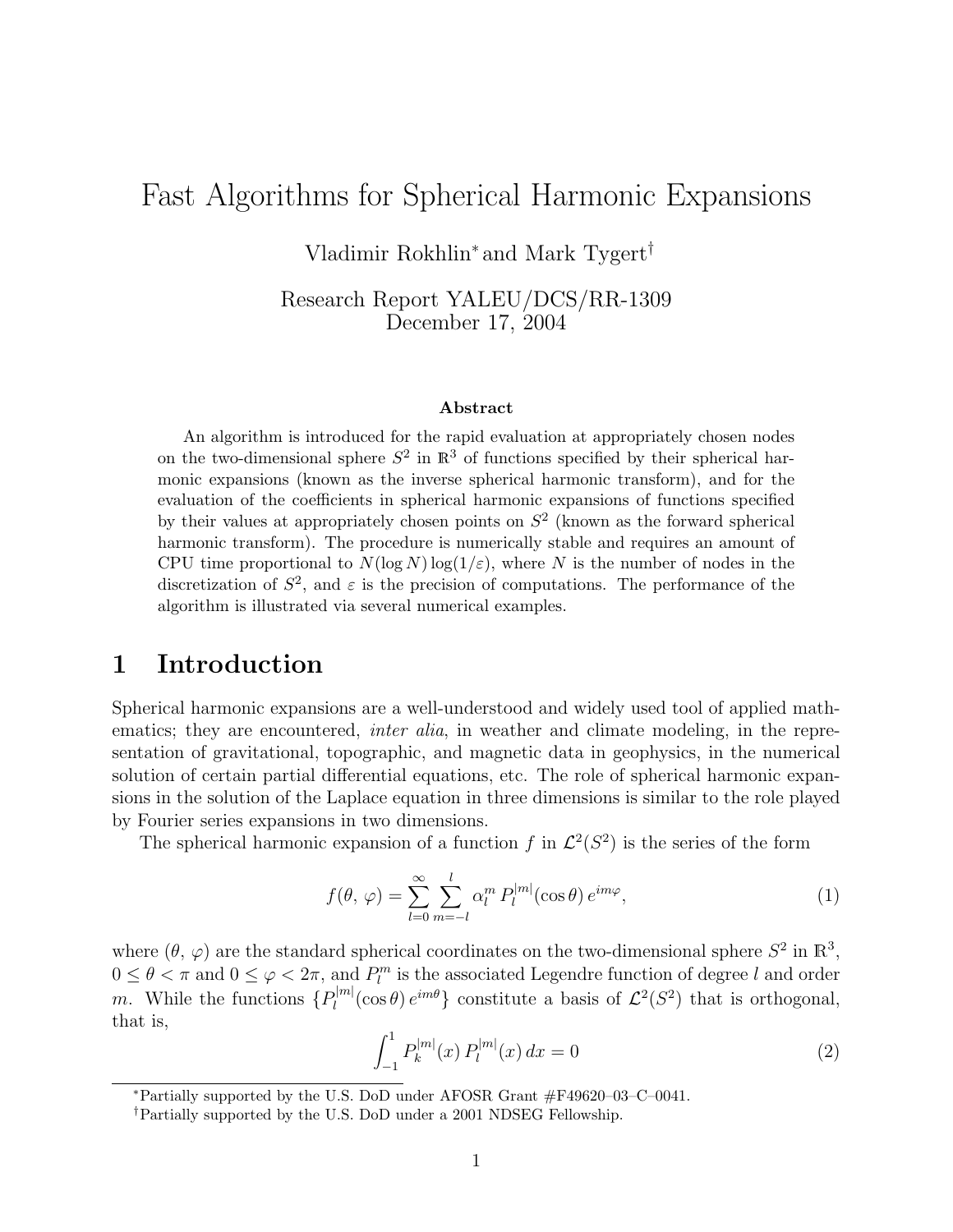when  $l \neq k$ , their norms are not equal to 1; in fact, they are so badly normalized as to be virtually unusable in numerical calculations (see Subsection 2.1 below for a detailed discussion of the associated Legendre functions). Therefore, it is customary to replace expansions of the form (1) with expansions of the form

$$
f(\theta, \varphi) = \sum_{l=0}^{\infty} \sum_{m=-l}^{l} \alpha_l^m \overline{P}_l^{|m|}(\cos \theta) e^{im\varphi}, \qquad (3)
$$

where  $\overline{P}_l^{|m|}$  denotes the normalized version of the associated Legendre function  $P_l^{|m|}$  $l^{|m|}$ , defined on [−1, 1] via the formula

$$
\overline{P}_{l}^{|m|}(x) = (-1)^{|m|} \sqrt{\frac{2l+1}{2} \frac{(l-|m|)!}{(l+|m|)!}} P_{l}^{|m|}(x), \tag{4}
$$

so that

$$
\int_{-1}^{1} \left( \overline{P}_l^{|m|}(x) \right)^2 dx = 1.
$$
 (5)

In numerical practice, the series (3) is truncated after a finite number of terms, leading to expressions of the form

$$
f(\theta, \varphi) \sim \sum_{l=0}^{N} \sum_{m=-l}^{l} \alpha_l^m \overline{P}_l^{|m|}(\cos \theta) e^{im\varphi};
$$
 (6)

(6) is viewed as an approximation to the function  $f$ , and  $N$  is called the order of the expansion (6). Obviously, the expansion (6) contains  $(N + 1)^2$  terms; the order N required to obtain a prescribed accuracy of the approximation is determined by the complexity of the function  $f$ .

Frequently, the need arises to evaluate the coefficients in an expansion of the form (6) for a function  $f$  given by a table of its values at a collection of appropriately chosen nodes on  $S^2$ ; conversely, given the coefficients in (6), one often needs to evaluate f at a collection of points on  $S<sup>2</sup>$ . The former is usually called the forward spherical harmonic transform, and the latter is known as the inverse spherical harmonic transform. A standard discretization of  $S^2$  is the "tensor product," consisting of all pairs of the form  $(\theta_k, \varphi_j)$ , with equispaced nodes  $\theta_0, \theta_1, \ldots, \theta_{N-1}, \theta_N$  discretizing the interval  $[0, \pi]$ , defined by the formula

$$
\theta_k = \frac{\pi (k+1/2)}{N+1},\tag{7}
$$

and equispaced nodes  $\varphi_0, \varphi_1, \ldots, \varphi_{2N-1}, \varphi_{2N}$  discretizing the interval [0,  $2\pi$ ], defined by the formula

$$
\varphi_j = \frac{2\pi(j+1/2)}{2N+1}.
$$
\n(8)

This leads immediately to numerical schemes for both the forward and inverse spherical harmonic transforms costing  $\mathcal{O}(N^3)$  operations. Indeed, given a function f defined on  $S^2$  by the formula (6), one can rewrite (6) in the form

$$
f(\theta, \varphi) = \sum_{m=-N}^{N} e^{im\varphi} \sum_{l=|m|}^{N} \alpha_l^m \overline{P}_l^{|m|}(\cos \theta).
$$
 (9)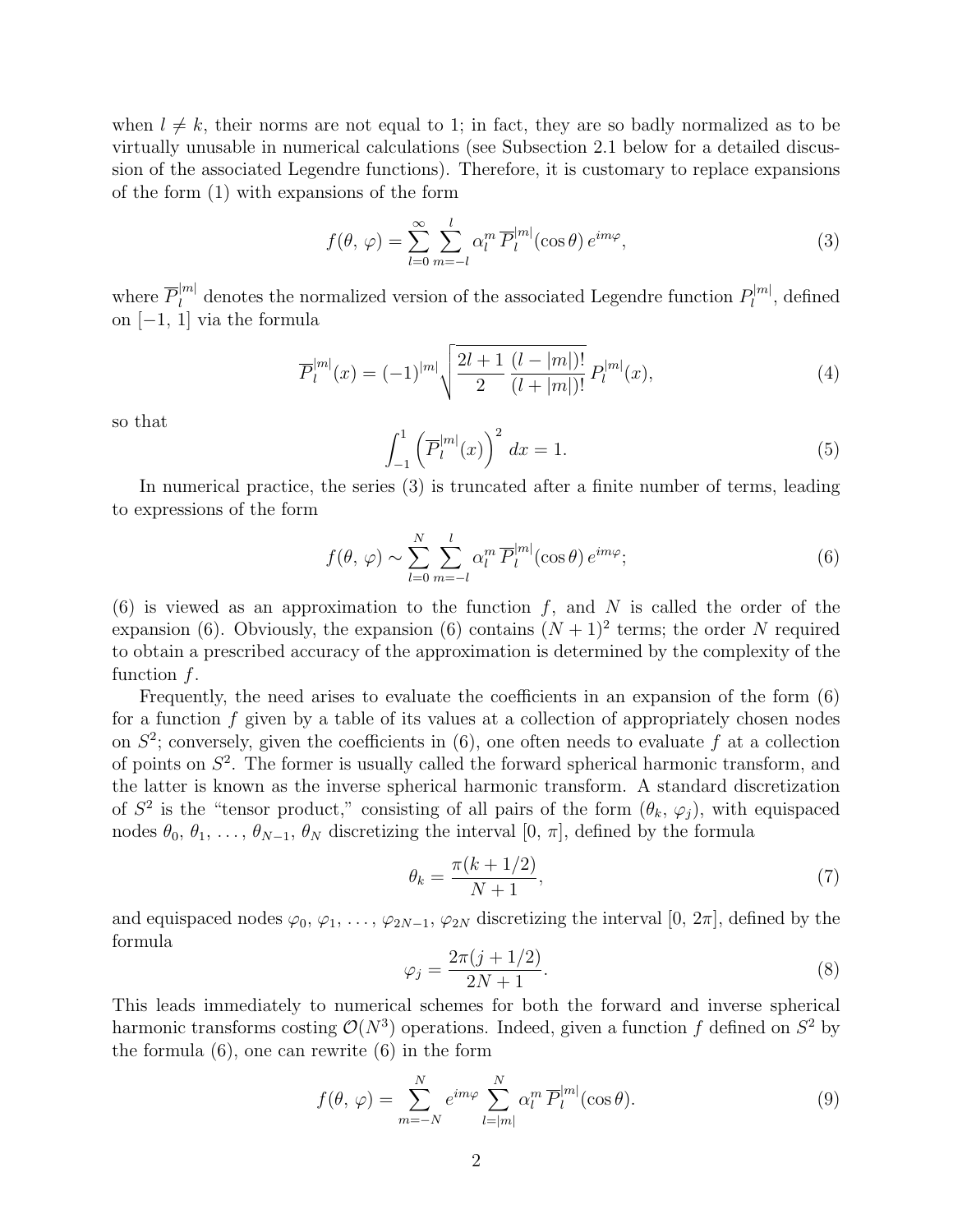For a fixed value of  $\theta$ , each of the inner sums in (9) contains no more than  $N+1$  terms, and there are  $2N+1$  such sums (one for each value of m); since the inverse spherical harmonic transform involves  $N + 1$  values  $\theta_0, \theta_1, \ldots, \theta_{N-1}, \theta_N$ , the cost of evaluating all inner sums in (9) is  $\mathcal{O}(N^3)$ . Once all inner sums have been evaluated, evaluation of each outer sum costs  $\mathcal{O}(N)$  operations (since each of them contains  $2N+1$  terms), and there are  $\mathcal{O}(N^2)$ such sums to be evaluated, leading to  $\mathcal{O}(N^3)$  CPU time requirements for the evaluation of all outer sums in (9). The cost of the evaluation of the whole inverse spherical harmonic transform (in the form (9)) is the sum of the costs for the inner and outer sums, and is also  $\mathcal{O}(N^3)$ ; a virtually identical calculation shows that the cost of evaluating of the forward harmonic transform is also  $\mathcal{O}(N^3)$ .

A trivial modification of the scheme described in the preceding paragraph uses the Fast Fourier Transform to evaluate the outer sums in (9), roughly halving the CPU time requirements of the whole procedure. Several other considerations (see, for example, [2]) can be used to reduce the CPU time requirements by a further factor of four or so, but there is no simple trick for reducing the asymptotic CPU time requirements of the whole spherical harmonic transform (either forward or inverse) below  $N^3$ . In this paper, we introduce algorithms for both forward and inverse spherical harmonic transforms with CPU time requirements proportional to  $N^2(\log N) \log(1/\varepsilon)$ , where  $\varepsilon$  is the precision of computations.

The algorithm of this paper is a procedure for the rapid evaluation of the inner sums in expressions of the form (9). It is based principally on two observations, as follows:

1. The differential equations defining the functions  $\overline{P}_l^m$  with arbitrary positive integer m are very close to the differential equations defining the functions  $\overline{P}_l^1$  $\overline{l}$  and  $\overline{P}_l^2$  $\frac{2}{l}$ .

2. There exist fast algorithms for decomposing functions into and reconstructing functions from sums of the forms

$$
f(x) = \sum_{l=0}^{N} p_l^1 \overline{P}_l^1(x),
$$
\n(10)

$$
f(x) = \sum_{l=0}^{N} p_l^2 \overline{P}_l^2(x).
$$
 (11)

We use the connections between the functions  $\overline{P}_l^m$  with arbitrary positive integer m and the functions  $\overline{P}_l^1$  $\overline{P}_l^1$  and  $\overline{P}_l^2$  $\mu_l^2$ , to apply rapidly to arbitrary vectors the matrices converting between expansions of the forms (10) and (11) and expansions of the form

$$
f(x) = \sum_{l=0}^{N} p_l^m \overline{P}_l^m(x).
$$
 (12)

This step utilizes the observation made in [4], that the  $N \times N$  matrix of eigenvectors of the sum of a diagonal matrix and a semiseparable matrix (see Subsection 2.4 below for the definition of a semiseparable matrix) can be applied to an arbitrary vector of length  $N$  for a cost proportional to  $N(\log N) \log(1/\varepsilon)$  operations, where  $\varepsilon$  is the precision of computations.

During the last several years, the interest in fast transforms has been growing, stimulated by the combination of recent progress in fast algorithms of various kinds with the importance of the Fast Fourier Transform in computational mathematics, electrical engineering, etc., and by the success of various types of multilevel computational techniques. In particular, several prior attempts have been made to construct numerically stable fast spherical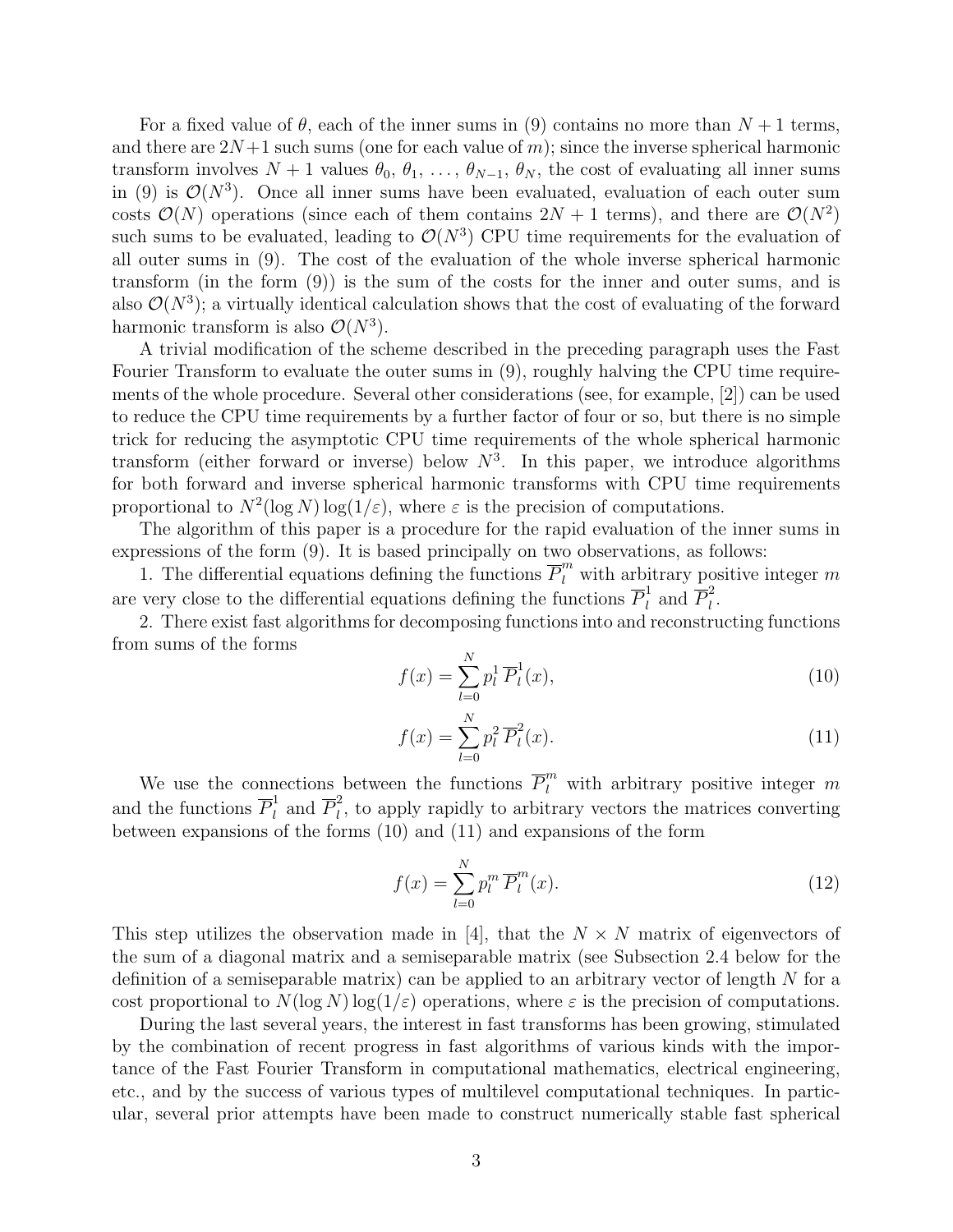harmonic transforms. It is not the purpose of this paper to provide an exhaustive survey of literature on the subject; we refer the reader to the publications [10], [9], [15], [13], [12] for details.

The structure of this paper is as follows. In Section 2, we summarize a number of facts (from both mathematical and numerical analysis) to be used in the rest of the paper; all of the content of Section 2 is either well-known or follows easily from well-known facts. In Section 3, we build the analytical apparatus to be used in the construction of the algorithms of this paper. Section 4 contains an informal description of the algorithm, and in Section 5 the procedure is described in detail. The performance of the scheme is illustrated with numerical examples in Section 6, and Section 7 contains a discussion of possible applications of the approach of this paper in other environments.

### 2 Mathematical and Numerical Preliminaries

In this section, we summarize several facts from mathematical and numerical analysis. Please note that in this section and throughout this paper, the variable x always takes arbitrary values in  $[-1, 1]$ ,  $\theta$  takes values in  $[0, \pi]$ , and  $\varphi$  takes values in  $[0, 2\pi]$ . We will always use the term "eigenvector" to mean "normalized eigenvector."

#### 2.1 Spherical Harmonics and Associated Legendre Functions

In this subsection, we summarize a number of properties of spherical harmonics and associated Legendre functions; all of these can be found, for example, in [1].

The coefficients in the spherical harmonic expansion (6) of a function f in  $\mathcal{L}^2(S^2)$  are given by the formula

$$
\alpha_l^m = \int_0^\pi \int_0^{2\pi} \overline{P}_l^{|m|}(\cos \theta) e^{-im\varphi} f(\theta, \varphi) \sin \theta \, d\varphi \, d\theta. \tag{13}
$$

For the forward spherical harmonic transform of order N, we have to compute the coefficients (13) from the values  $f(\theta_k, \varphi_j)$ , where  $\theta_0, \theta_1, \ldots, \theta_{N-1}, \theta_N$  are defined in (7), and  $\varphi_0, \varphi_1, \ldots, \varphi_{2N-1}, \varphi_{2N}$  are defined in (8). For a cost of  $\mathcal{O}(N^2 \log N)$ , we use the Fast Fourier Transform to obtain the  $2(2N+1)(N+1)$  values  $g^m(\theta_k)$  and  $h^m(\theta_k)$   $(m = -N, -N+1,$  $\ldots, N-1, N; k = 0, 1, \ldots, N-1, N$  of the functions  $g^m$  and  $h^m$  defined on  $[0, \pi]$  by the formulae

$$
g^{m}(\theta) = \sum_{j=0}^{2N} \cos(m \varphi_j) f(\theta, \varphi_j), \qquad (14)
$$

$$
h^{m}(\theta) = \sum_{j=0}^{2N} \sin(m \varphi_j) f(\theta, \varphi_j).
$$
 (15)

We then evaluate the coefficients (13) via the formula

$$
\alpha_l^m = \int_0^\pi \overline{P}_l^{|m|}(\cos \theta) g^m(\theta) \sin \theta \, d\theta - i \int_0^\pi \overline{P}_l^{|m|}(\cos \theta) h^m(\theta) \sin \theta \, d\theta. \tag{16}
$$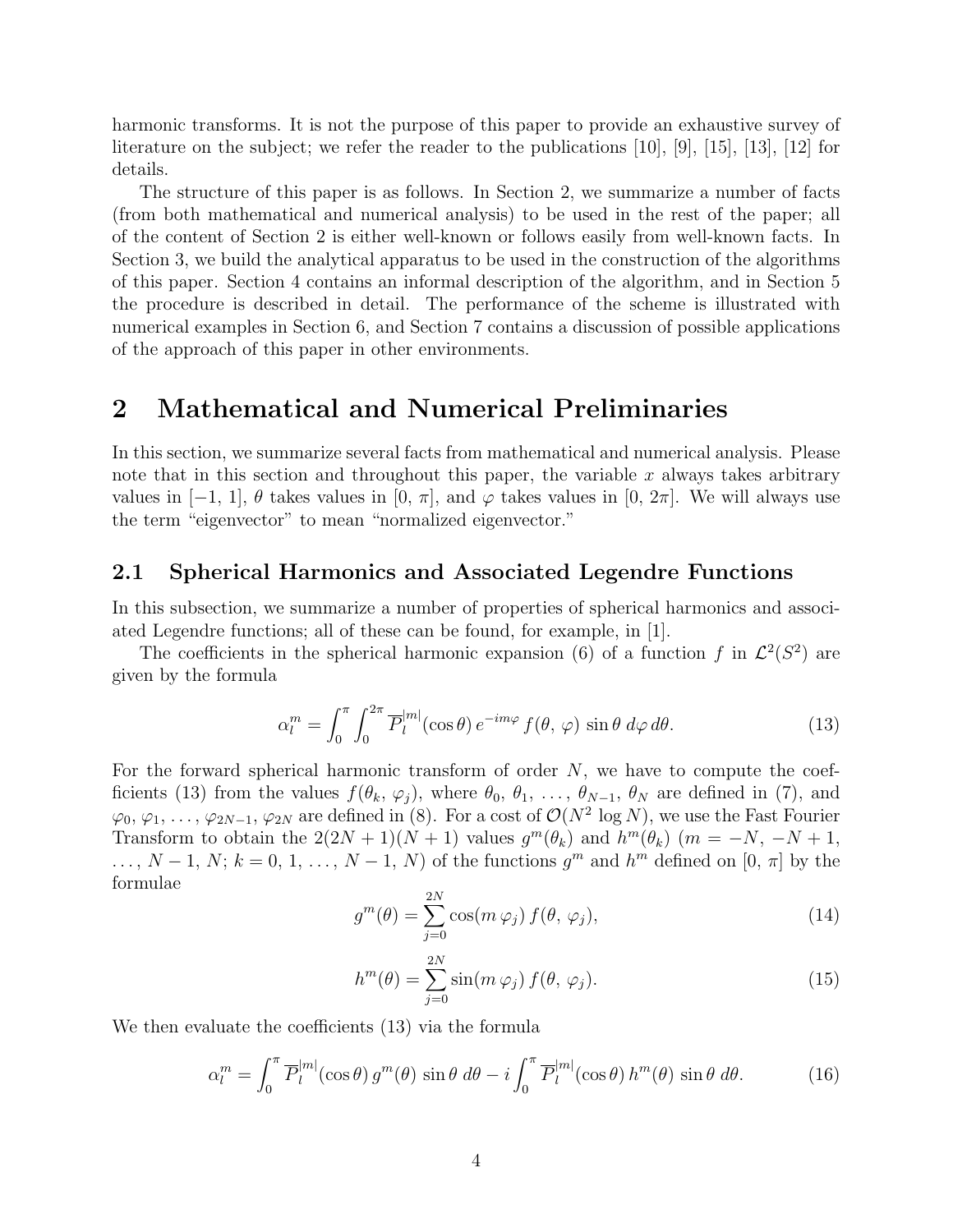To evaluate the integrals in (16), we have to convert the values  $f^m(\cos \theta_k)$  into the coefficients  $p_m^m, p_{m+1}^m, \ldots, p_{N-1}^m, p_N^m$  in expansions of functions  $f^m$  on  $[-1, 1]$  of the form

$$
f^m(x) = \sum_{l=m}^{N} p_l^m \overline{P}_l^m(x),\tag{17}
$$

$$
p_l^m = \int_{-1}^1 \overline{P}_l^m(x) f^m(x) dx,
$$
\n(18)

where m is any integer with  $0 \le m \le N$ .

The principal purpose of this paper is the construction of a "fast" scheme for computing the coefficients (18) from the values  $f^m(\cos \theta_k)$ , and for computing the inverse of this transformation, that is, for computing the values  $f^m(\cos \theta_k)$  of the function  $f^m$  defined in (17) from the coefficients (18).

For any nonnegative integers l and m with  $m \leq l$ , the associated Legendre function  $P_l^m$ on [−1, 1] is defined by the formula

$$
P_l^m(x) = (-1)^m \sqrt{1 - x^2}^m \frac{d^m}{dx^m} P_l(x), \qquad (19)
$$

where  $P_l$  is the Legendre polynomial of degree l. Obviously,  $P_l^m$  is a polynomial when m is where  $P_l$  is the Legendre polynomial of degree t. Obviously, the even and a polynomial multiplied by  $\sqrt{1-x^2}$  when m is odd.

For any nonnegative integer  $m$ , we define the differential operator  $L_m$  by the formula

$$
L_m(f)(x) = -\frac{d}{dx}\left((1-x^2)\frac{d}{dx}f(x)\right) + \frac{m^2}{1-x^2}f(x)
$$
 (20)

for any function f on  $[-1, 1]$  with a continuous second derivative. For any nonnegative integers l and m with  $m \leq l$ , the function  $\overline{P}_l^m$  $\binom{m}{l}$  satisfies the differential equation

$$
L_m\left(\overline{P}_l^m\right)(x) = l(l+1)\overline{P}_l^m(x),\tag{21}
$$

where the differential operator  $L_m$  is defined in (20).

For any integers l and m with  $0 \le m \le l$  and  $l > 0$ ,

$$
(2l+1) x P_l^m(x) = (l+m) P_{l-1}^m(x) + (l-m+1) P_{l+1}^m(x).
$$
 (22)

For any nonnegative integers l and m with  $1 \leq m \leq l$ ,

$$
\int_{-1}^{1} \overline{P}_{l}^{m}(x) \frac{1}{1 - x^{2}} \overline{P}_{l}^{m}(x) dx = \frac{2l + 1}{2m}.
$$
 (23)

**Lemma 2.1** Suppose that l and m are even integers such that  $2 \le m \le l$ . Then, there exist l/2 real numbers  $\xi_0, \xi_1, \ldots, \xi_{l/2-2}, \xi_{l/2-1}$  such that

$$
\overline{P}_l^m(x) = \sum_{k=0}^{l/2-1} \xi_k \, \overline{P}_{2k+2}^2(x). \tag{24}
$$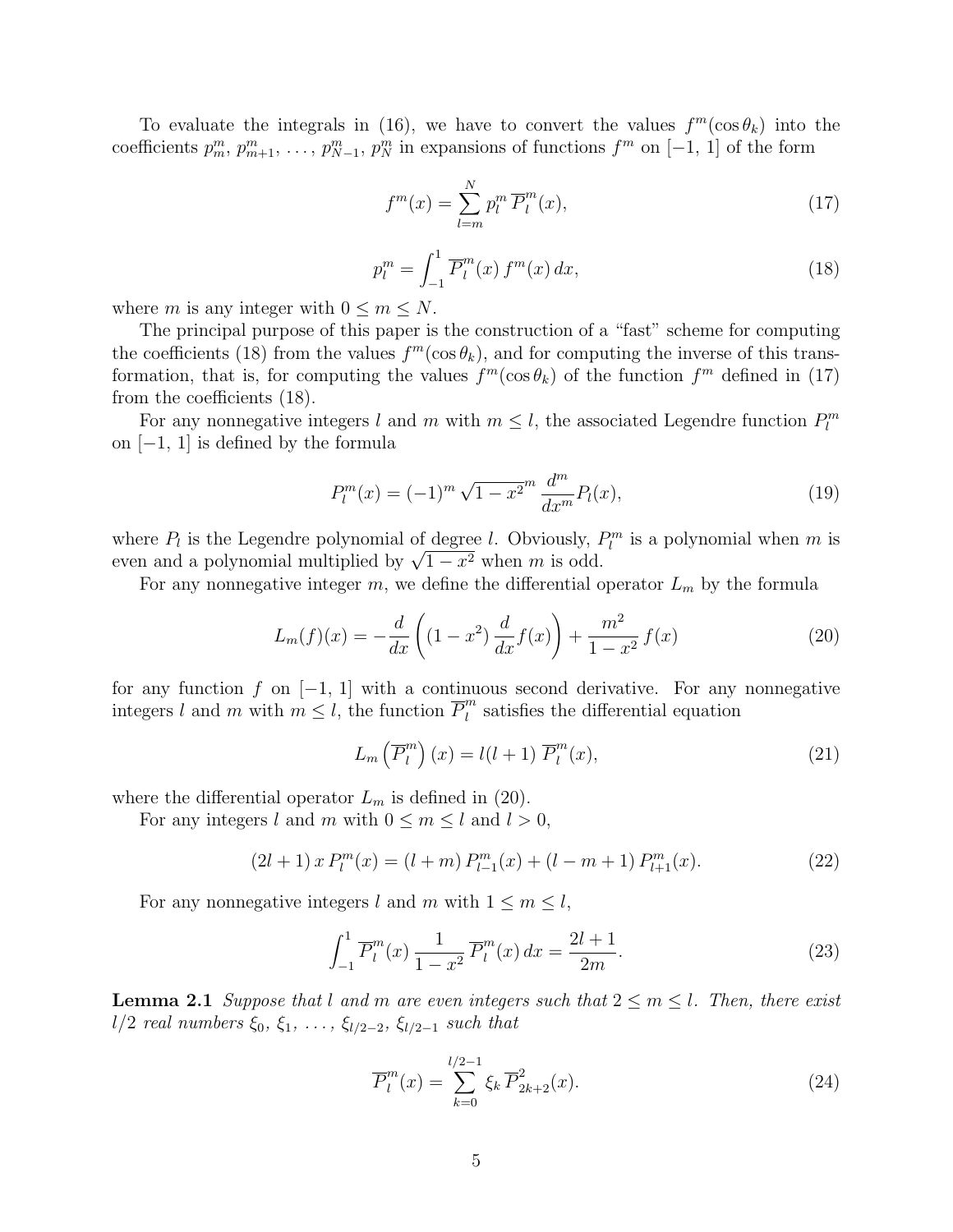**Lemma 2.2** Suppose that l and m are integers such that m is even, l is odd, and  $2 \le m < l$ . Then, there exist  $(l-1)/2$  real numbers  $\xi_0, \xi_1, \ldots, \xi_{(l-1)/2-2}, \xi_{(l-1)/2-1}$  such that

$$
\overline{P}_l^m(x) = \sum_{k=0}^{(l-1)/2-1} \xi_k \overline{P}_{2k+3}^2(x).
$$
 (25)

**Lemma 2.3** Suppose that l and m are integers such that m is odd, l is even, and  $1 \leq m < l$ . Then, there exist  $l/2$  real numbers  $\xi_0, \xi_1, \ldots, \xi_{l/2-2}, \xi_{l/2-1}$  such that

$$
\overline{P}_l^m(x) = \sum_{k=0}^{l/2-1} \xi_k \, \overline{P}_{2k+2}^1(x). \tag{26}
$$

**Lemma 2.4** Suppose that l and m are odd integers such that  $1 \le m \le l$ . Then, there exist  $(l+1)/2$  real numbers  $\xi_0, \xi_1, \ldots, \xi_{(l+1)/2-2}, \xi_{(l+1)/2-1}$  such that

$$
\overline{P}_l^m(x) = \sum_{k=0}^{(l+1)/2-1} \xi_k \overline{P}_{2k+1}^1(x). \tag{27}
$$

#### 2.2 Chebyshev Polynomials

In this subsection, we cite the existence of a fast algorithm for computing with Chebyshev polynomials.

For any nonnegative integer k, we define  $T_k$  to be the Chebyshev polynomial of degree k of the first kind, defined by the formula

$$
T_k(\cos \theta) = \cos(k\theta) \tag{28}
$$

for any real  $\theta$ , and  $U_k$  to be the Chebyshev polynomial of degree k of the second kind, defined by the formula

$$
U_k(\cos \theta) = \frac{\sin((k+1)\theta)}{\sin \theta} \tag{29}
$$

for any real  $\theta$ .

The following observation cites the relationship between the Fast Fourier Transform and expansions in series of Chebyshev polynomials.

**Observation 2.5** Suppose that  $N \geq 0$  is an integer,  $c_0, c_1, \ldots, c_{N-1}, c_N$ , and  $u_0, u_1, \ldots,$  $u_{N-1}$ ,  $u_N$  are real numbers, and f and g are the functions on  $[-1, 1]$  defined by the formulae

$$
f(x) = \sum_{k=0}^{N} c_k T_k(x),
$$
\n(30)

$$
g(x) = \sum_{k=0}^{N} u_k \sqrt{1 - x^2} U_k(x).
$$
 (31)

Then, there exists an algorithm which uses  $\mathcal{O}(N \log N)$  operations to convert the coefficients  $c_0, c_1, \ldots, c_{N-1}, c_N$  into the values  $f(x_0), f(x_1), \ldots, f(x_{N-1}), f(x_N)$ , and to convert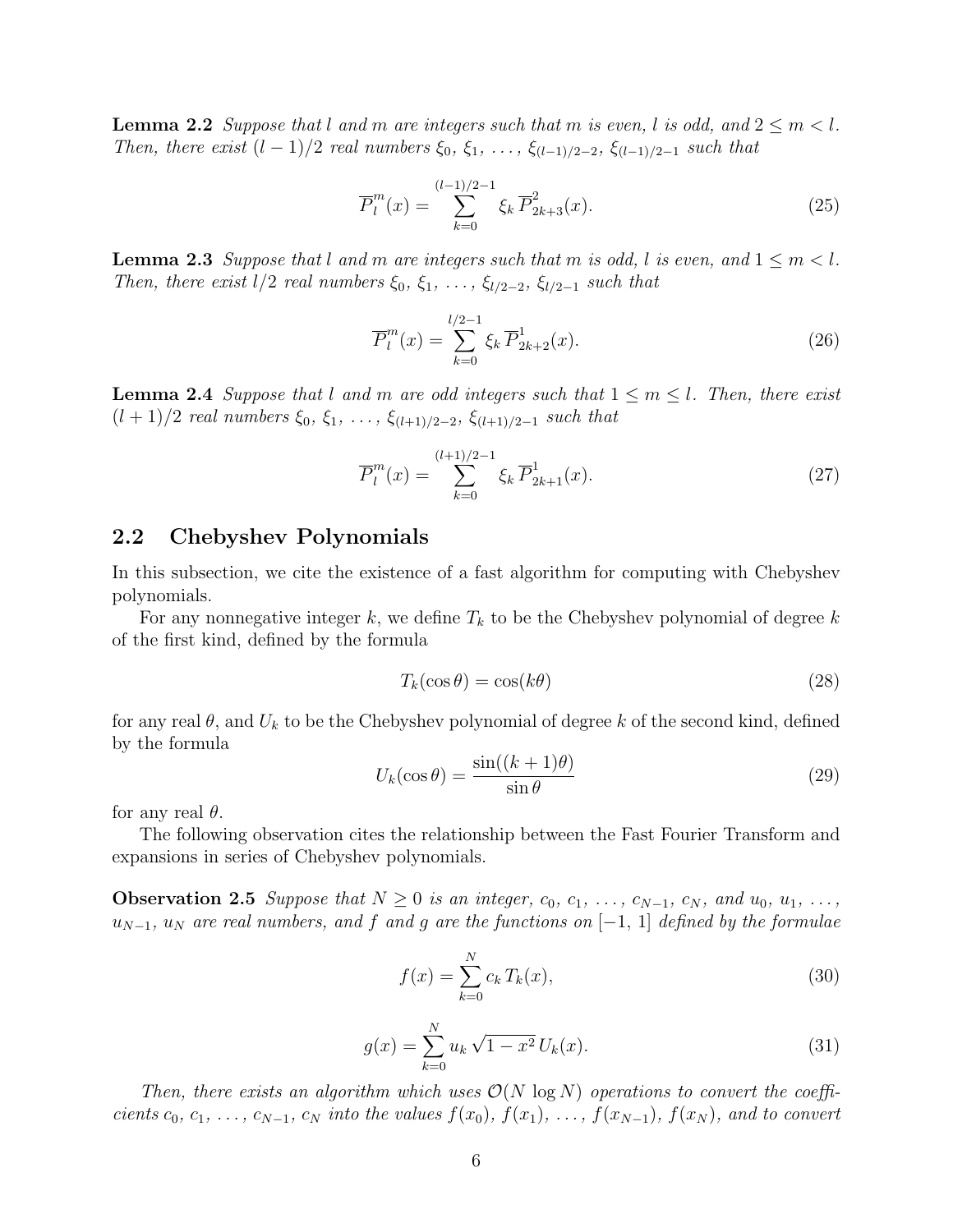the coefficients  $u_0, u_1, \ldots, u_{N-1}, u_N$  into the values  $g(x_0), g(x_1), \ldots, g(x_{N-1}), g(x_N)$ , where the sampling locations  $x_0, x_1, \ldots, x_{N-1}, x_N$  are defined by the formula

$$
x_k = \cos\left(\frac{\pi(k+1/2)}{N+1}\right). \tag{32}
$$

Moreover, there exists an algorithm which uses  $\mathcal{O}(N \log N)$  operations to convert the values  $f(x_0), f(x_1), \ldots, f(x_{N-1}), f(x_N)$  into the coefficients  $c_0, c_1, \ldots, c_{N-1}, c_N$ , and to convert the values  $g(x_0), g(x_1), \ldots, g(x_{N-1}), g(x_N)$  into the coefficients  $u_0, u_1, \ldots, u_{N-1}, u_N$  (see, for example,  $[14]$ .

#### 2.3 Associated Legendre Functions of Low Orders

In this subsection, we summarize certain simple relationships between Chebyshev polynomials and associated Legendre functions of orders 1 and 2. These relationships are a straightforward consequence of formulae 7.112.1, 8.339.1, 8.339.2, 8.700.1, 8.752.1, 8.826.1, 8.828.1, 8.832.2, and 8.911.4 of [7].

We define the function  $\Lambda$  on  $[0, \infty)$  by the formula

$$
\Lambda(z) = \frac{\Gamma\left(z + \frac{1}{2}\right)}{\Gamma(z+1)},\tag{33}
$$

where  $\Gamma$  is the Euler gamma function.

For any integer  $n \geq 1$  and  $l, k = 0, 1, ..., n-2, n-1$ , we define the entry  $A_{l,k}^{n,1,+}$  of the  $n \times n$  matrix  $A^{n,1,+}$  by the formulae

$$
A_{l,k}^{n,1,+} = -\frac{4l+3}{2(2k+2l+3)(2k-2l-1)} \Lambda (k-l) \Lambda \left(\frac{2k+2l+1}{2}\right)
$$
(34)  
. 
$$
\sqrt{\frac{4(l+1)(2l+1)}{4l+3}}
$$

when  $k \geq l$ , and

$$
A_{l,k}^{n,1,+} = 0 \tag{35}
$$

otherwise (when  $k < l$ ).

For any integer  $n \geq 1$  and  $l, k = 0, 1, \ldots, n-2, n-1$ , we define the entry  $A_{l,k}^{n,1,-}$  of the  $n \times n$  matrix  $A^{n,1,-}$  by the formulae

$$
A_{l,k}^{n,1,-} = -\frac{4l+5}{2(2k+2l+5)(2k-2l-1)} \Lambda (k-l) \Lambda \left(\frac{2k+2l+3}{2}\right)
$$
 (36)  
 
$$
\sqrt{\frac{4(l+1)(2l+3)}{4l+5}}
$$

when  $k \geq l$ , and

$$
A_{l,k}^{n,1,-} = 0 \tag{37}
$$

otherwise (when  $k < l$ ).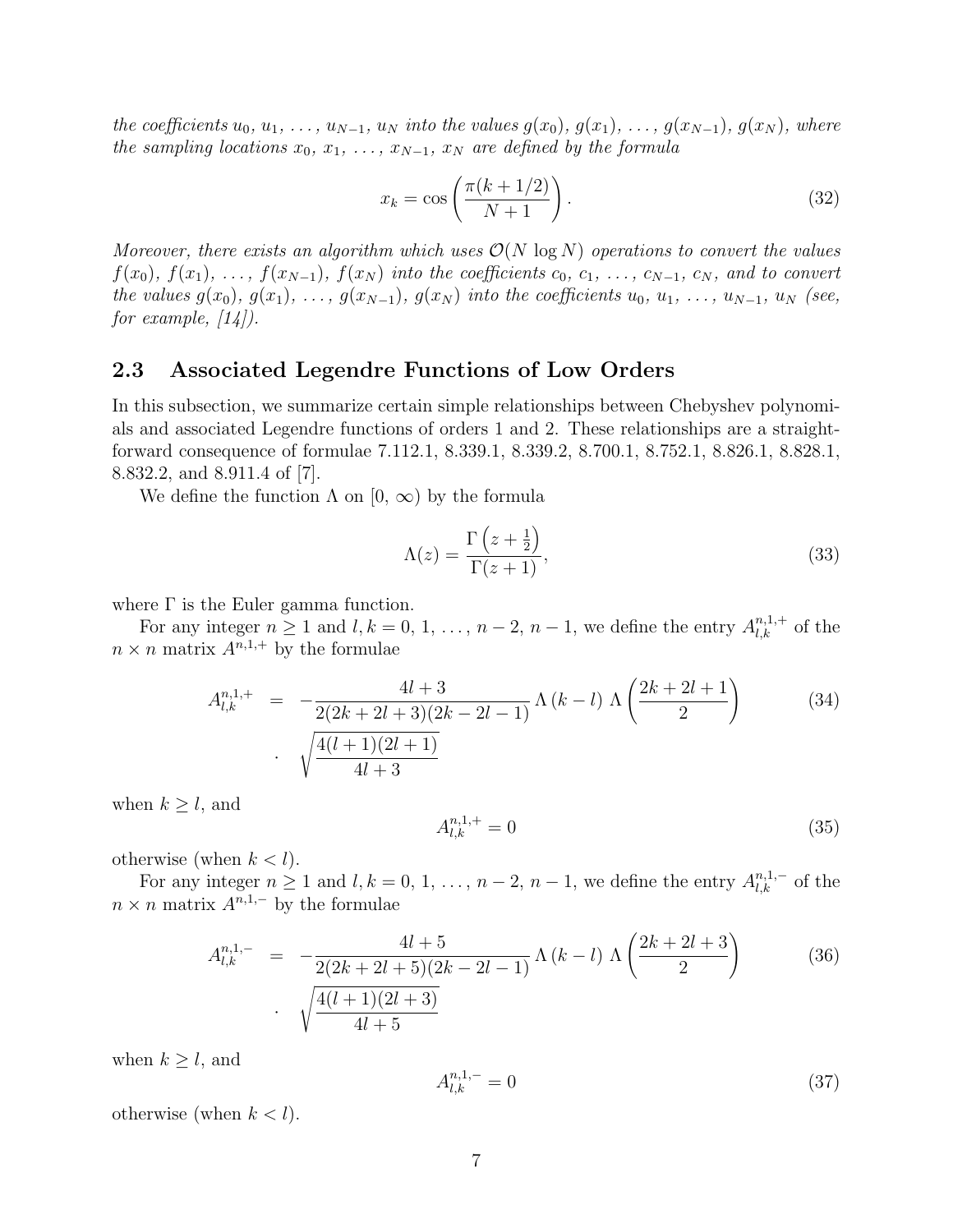For any integer  $n \geq 1$  and  $k, l = 0, 1, ..., n-2, n-1$ , we define the entry  $B_{k,l}^{n,1,+}$  of the  $n \times n$  matrix  $B^{n,1,+}$  by the formulae

$$
B_{k,l}^{n,1,+} = 2\frac{2k+1}{\pi} \Lambda (l-k) \Lambda (l+k+1) \sqrt{\frac{4l+3}{4(l+1)(2l+1)}} \tag{38}
$$

when  $k \leq l$ , and

$$
B_{k,l}^{n,1,+} = 0 \tag{39}
$$

otherwise (when  $k > l$ ).

For any integer  $n \geq 1$  and  $k, l = 0, 1, ..., n-2, n-1$ , we define the entry  $B_{k,l}^{n,1,-}$  of the  $n \times n$  matrix  $B^{n,1,-}$  by the formulae

$$
B_{k,l}^{n,1,-} = 4 \frac{k+1}{\pi} \Lambda (l-k) \Lambda (l+k+2) \sqrt{\frac{4l+5}{4(l+1)(2l+3)}} \tag{40}
$$

when  $k \leq l$ , and

$$
B_{k,l}^{n,1,-} = 0 \tag{41}
$$

otherwise (when  $k > l$ ).

For any integer  $n \ge 1$ ,  $l = 0, 1, ..., n-2, n-1$ , and  $k = 0, 1, ..., n-1, n$ , we define the entry  $A_{l,k}^{n,2,+}$  of the  $n \times (n+1)$  matrix  $A^{n,2,+}$  by the formulae

$$
A_{l,k}^{n,2,+} = \left(4 \quad + \quad \frac{2k \left(6(l+1)(2l+3) - 2(2k-1)(2k+1)\right)}{(2k+2l+3)(2k-2l-3)} \Lambda\left(k-l-1\right) \right) \left(42\right) \cdot \quad \Lambda\left(\frac{2k+2l+1}{2}\right) \bigg) \sqrt{\frac{4l+5}{8(l+1)(l+2)(2l+1)(2l+3)}} \tag{42}
$$

when  $k \geq l + 1$ , and

$$
A_{l,k}^{n,2,+} = 4\sqrt{\frac{4l+5}{8(l+1)(l+2)(2l+1)(2l+3)}}\tag{43}
$$

otherwise (when  $k < l + 1$ ).

For any integer  $n \ge 1$ ,  $l = 0, 1, ..., n-2, n-1$ , and  $k = 0, 1, ..., n-1, n$ , we define the entry  $A_{l,k}^{n,2,-}$  of the  $n \times (n+1)$  matrix  $A^{n,2,-}$  by the formulae

$$
A_{l,k}^{n,2,-} = \left(4 \quad + \quad \frac{(2k+1)\left(6(l+2)(2l+3) - 8k(k+1)\right)}{(2k+2l+5)(2k-2l-3)} \Lambda\left(k-l-1\right) \right) \times \Lambda\left(\frac{2k+2l+3}{2}\right) \sqrt{\frac{4l+7}{8(l+1)(l+2)(2l+3)(2l+5)}} \tag{44}
$$

when  $k \geq l + 1$ , and

$$
A_{l,k}^{n,2,-} = 4\sqrt{\frac{4l+7}{8(l+1)(l+2)(2l+3)(2l+5)}}\tag{45}
$$

otherwise (when  $k < l + 1$ ).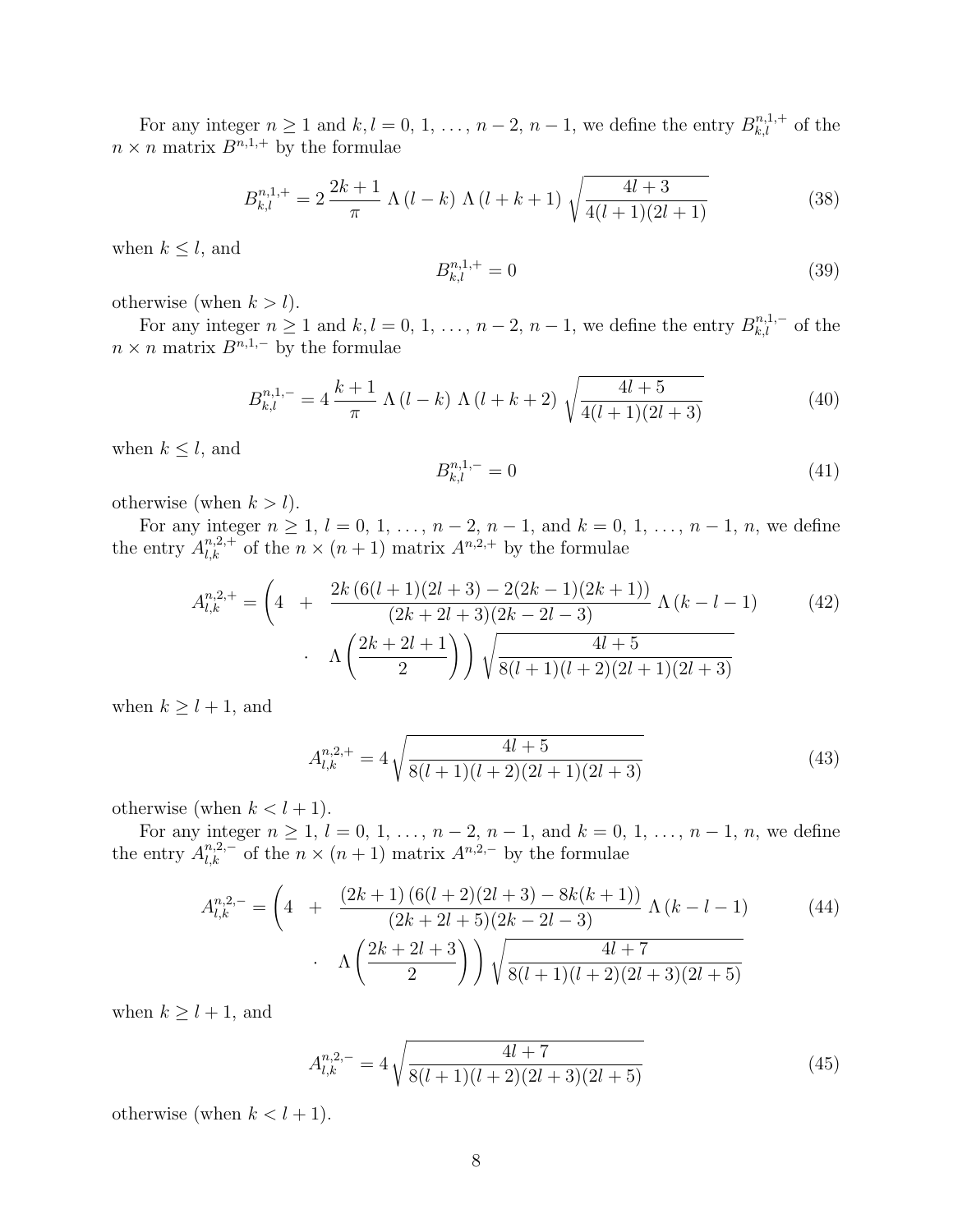For any integer  $n \ge 1$ ,  $k = 0, 1, ..., n - 1, n$ , and  $l = 0, 1, ..., n - 2, n - 1$ , we define the entry  $B_{k,l}^{n,2,+}$  of the  $(n+1) \times n$  matrix  $B^{n,2,+}$  by the formulae

$$
B_{k,l}^{n,2,+} = \frac{2(l+1)(2l+3) - 8k^2}{\pi} \Lambda(l-k+1) \Lambda(l+k+1)
$$
\n
$$
\cdot \sqrt{\frac{4l+5}{8(l+1)(l+2)(2l+1)(2l+3)}}
$$
\n(46)

when  $k = 0$ ,

$$
B_{k,l}^{n,2,+} = 2 \frac{2(l+1)(2l+3) - 8k^2}{\pi} \Lambda(l-k+1) \Lambda(l+k+1)
$$
\n
$$
\sqrt{\frac{4l+5}{8(l+1)(l+2)(2l+1)(2l+3)}}
$$
\n(47)

when  $0 < k \leq l + 1$ , and

$$
B_{k,l}^{n,2,+} = 0 \tag{48}
$$

otherwise (when  $k > l + 1$ ).

For any integer  $n \ge 1$ ,  $k = 0, 1, ..., n - 1, n$ , and  $l = 0, 1, ..., n - 2, n - 1$ , we define the entry  $B_{k,l}^{n,2,-}$  of the  $(n + 1) \times n$  matrix  $B^{n,2,-}$  by the formulae

$$
B_{k,l}^{n,2,-} = \frac{4(l+2)(2l+3) - 4(2k+1)^2}{\pi} \Lambda(l-k+1) \Lambda(l+k+2)
$$
 (49)  
 
$$
\sqrt{\frac{4l+7}{8(l+1)(l+2)(2l+3)(2l+5)}}
$$

when  $k \leq l + 1$ , and

$$
B_{k,l}^{n,2,-} = 0 \tag{50}
$$

otherwise (when  $k > l + 1$ ).

The following four lemmas are proven via mechanical, but rather tedious manipulations of formulae 7.112.1, 8.339.1, 8.339.2, 8.700.1, 8.752.1, 8.826.1, 8.828.1, 8.832.2, and 8.911.4 of [7].

The following lemma provides explicit expressions for the matrix  $B^{n,1,+}$  converting coefficients in linear combinations of associated Legendre functions of order 1 of odd degrees into coefficients in linear combinations of even Chebyshev polynomials of the second kind, nto coemcients in linear combinations of even Chebyshev polynomials of the secondical by  $\sqrt{1-x^2}$ , and for the matrix  $A^{n,1,+}$  converting the latter into the former.

**Lemma 2.6** Suppose that  $n \geq 1$  is an integer,  $q = (q_0, q_1, \ldots, q_{n-2}, q_{n-1})^T$  is a real vector, and f is the function on  $[-1, 1]$  defined by the formula

$$
f(x) = \sum_{l=0}^{n-1} q_l \overline{P}_{2l+1}^1(x).
$$
 (51)

Then,

$$
f(x) = \sum_{k=0}^{n-1} u_k \sqrt{1 - x^2} U_{2k}(x),
$$
\n(52)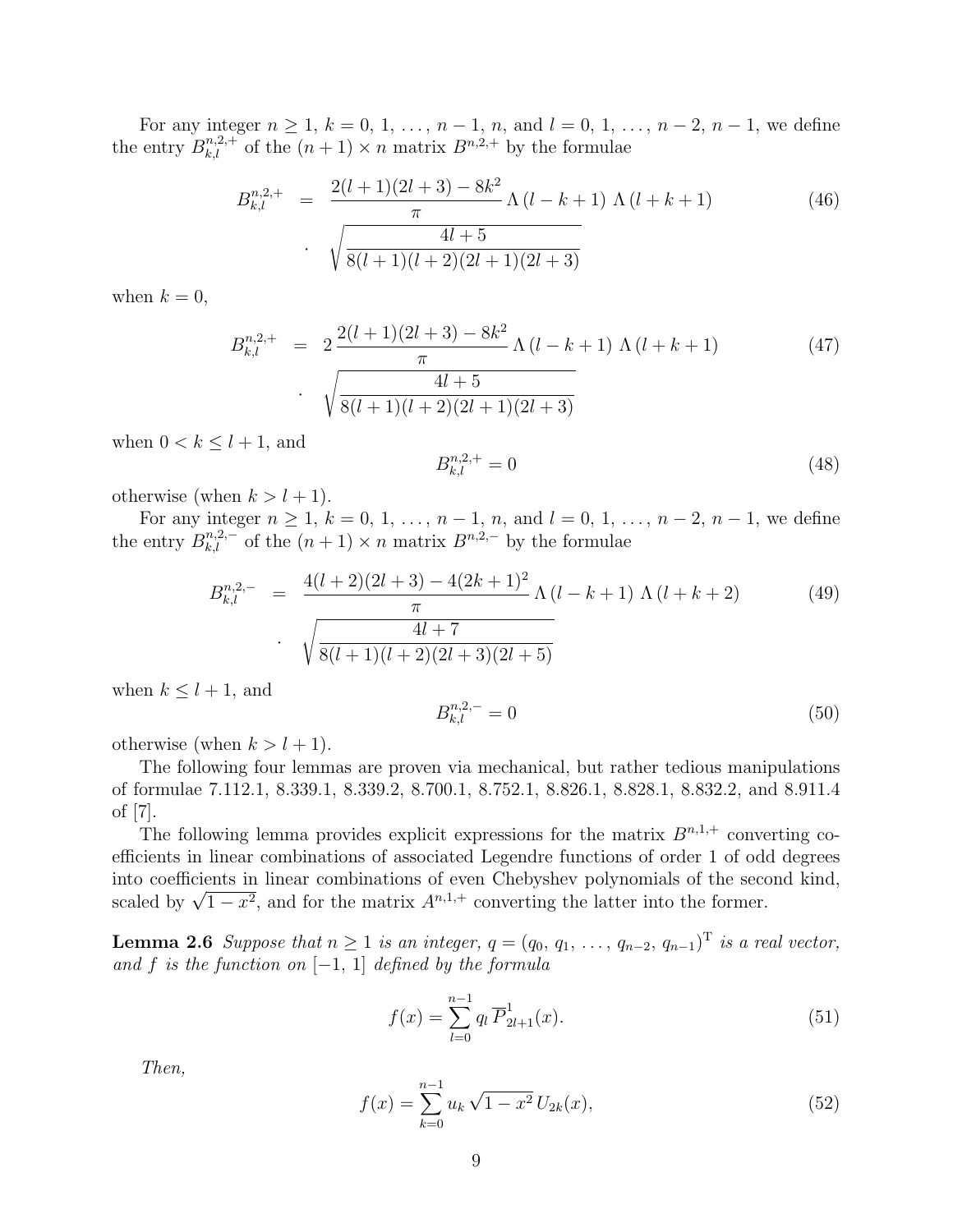where  $u = (u_0, u_1, \ldots, u_{n-2}, u_{n-1})^T$  is the real vector defined by the formula

$$
u = B^{n,1,+}q,
$$
\n(53)

and  $B^{n,1,+}$  is defined in (33), (38), and (39). Furthermore,

$$
q = A^{n,1,+}u,\tag{54}
$$

where  $A^{n,1,+}$  is defined in (33), (34), and (35).

The following lemma provides explicit expressions for the matrix  $B^{n,1,-}$  converting coefficients in linear combinations of associated Legendre functions of order 1 of even degrees into coefficients in linear combinations of odd Chebyshev polynomials of the second kind, nto coemcients in linear combinations of odd Chebyshev polynomials of the seconder scaled by  $\sqrt{1-x^2}$ , and for the matrix  $A^{n,1,-}$  converting the latter into the former.

**Lemma 2.7** Suppose that  $n \geq 1$  is an integer,  $q = (q_0, q_1, \ldots, q_{n-2}, q_{n-1})^T$  is a real vector, and f is the function on  $[-1, 1]$  defined by the formula

$$
f(x) = \sum_{l=0}^{n-1} q_l \overline{P}_{2l+2}^1(x).
$$
 (55)

Then,

$$
f(x) = \sum_{k=0}^{n-1} u_k \sqrt{1 - x^2} U_{2k+1}(x),
$$
\n(56)

where  $u = (u_0, u_1, \ldots, u_{n-2}, u_{n-1})^T$  is the real vector defined by the formula

$$
u = B^{n,1,-}q,
$$
\n(57)

and  $B^{n,1,-}$  is defined in (33), (40), and (41). Furthermore,

$$
q = A^{n,1,-} u,\t\t(58)
$$

where  $A^{n,1,-}$  is defined in (33), (36), and (37).

The following lemma provides explicit expressions for the matrix  $B^{n,2,+}$  converting coefficients in linear combinations of associated Legendre functions of order 2 of even degrees into coefficients in linear combinations of even Chebyshev polynomials of the first kind, and for the matrix  $A^{n,2,+}$  converting the latter into the former.

**Lemma 2.8** Suppose that  $n \geq 1$  is an integer,  $p = (p_0, p_1, \ldots, p_{n-2}, p_{n-1})^T$  is a real vector, and f is the function on  $[-1, 1]$  defined by the formula

$$
f(x) = \sum_{l=0}^{n-1} p_l \overline{P}_{2l+2}^2(x).
$$
 (59)

Then,

$$
f(x) = \sum_{k=0}^{n} c_k T_{2k}(x),
$$
\n(60)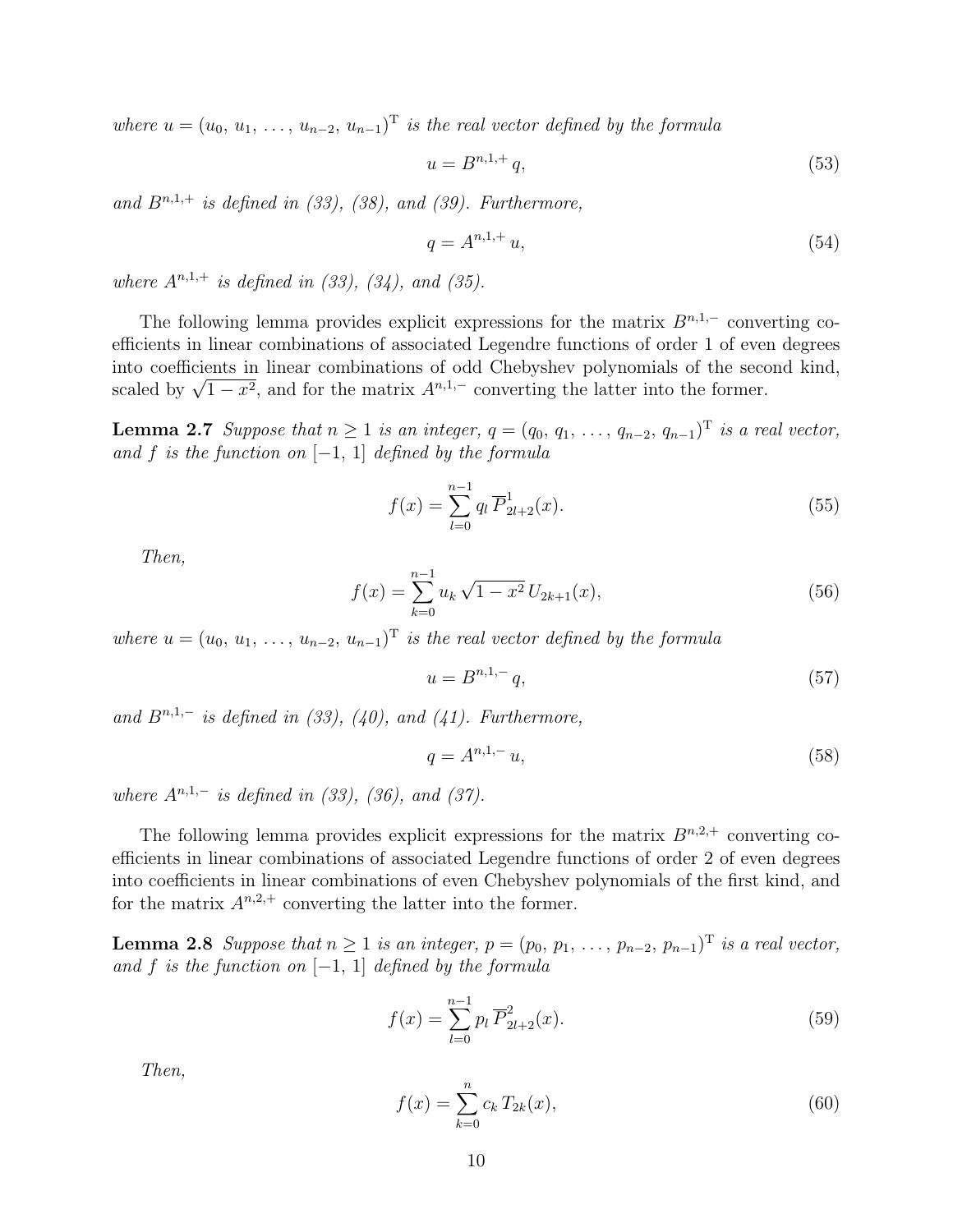where  $c = (c_0, c_1, \ldots, c_{n-1}, c_n)^T$  is the real vector defined by the formula

$$
c = B^{n,2,+} p,\t\t(61)
$$

and  $B^{n,2,+}$  is defined in (33), (46), (47), and (48). Furthermore,

$$
p = A^{n,2,+} c,\tag{62}
$$

where  $A^{n,2,+}$  is defined in (33), (42), and (43).

The following lemma provides explicit expressions for the matrix  $B^{n,2,-}$  converting coefficients in linear combinations of associated Legendre functions of order 2 of odd degrees into coefficients in linear combinations of odd Chebyshev polynomials of the first kind, and for the matrix  $A^{n,2,-}$  converting the latter into the former.

**Lemma 2.9** Suppose that  $n \geq 1$  is an integer,  $p = (p_0, p_1, \ldots, p_{n-2}, p_{n-1})^T$  is a real vector, and f is the function on  $[-1, 1]$  defined by the formula

$$
f(x) = \sum_{l=0}^{n-1} p_l \overline{P}_{2l+3}^2(x).
$$
 (63)

Then,

$$
f(x) = \sum_{k=0}^{n} c_k T_{2k+1}(x),
$$
\n(64)

where  $c = (c_0, c_1, \ldots, c_{n-1}, c_n)^T$  is the real vector defined by the formula

$$
c = B^{n,2,-} p,\tag{65}
$$

and  $B^{n,2,-}$  is defined in (33), (49), and (50). Furthermore,

$$
p = A^{n,2,-} c,\t(66)
$$

where  $A^{n,2,-}$  is defined in (33), (44), and (45).

**Observation 2.10** Suppose that  $n \geq 1$  is an integer. Then, there exists an algorithm which uses  $\mathcal{O}(n \log(n/\varepsilon))$  operations to apply to an arbitrary vector any of the matrices  $A^{n,1,+}$ ,  $B^{n,1,+}, A^{n,1,-}, B^{n,1,-}, A^{n,2,+}, B^{n,2,+}, A^{n,2,-}, and B^{n,2,-} defined in (33)–(50), where \varepsilon is the$ precision of computations (see [3]).

#### 2.4 Semiseparable Matrices

For any integer  $n > 0$ , a semiseparable real  $n \times n$  matrix S is a matrix whose entry  $S_{i,k}$  is given by the formulae

$$
S_{j,k} = a_j b_k \tag{67}
$$

when  $j \leq k$ , and

$$
S_{j,k} = a_k b_j \tag{68}
$$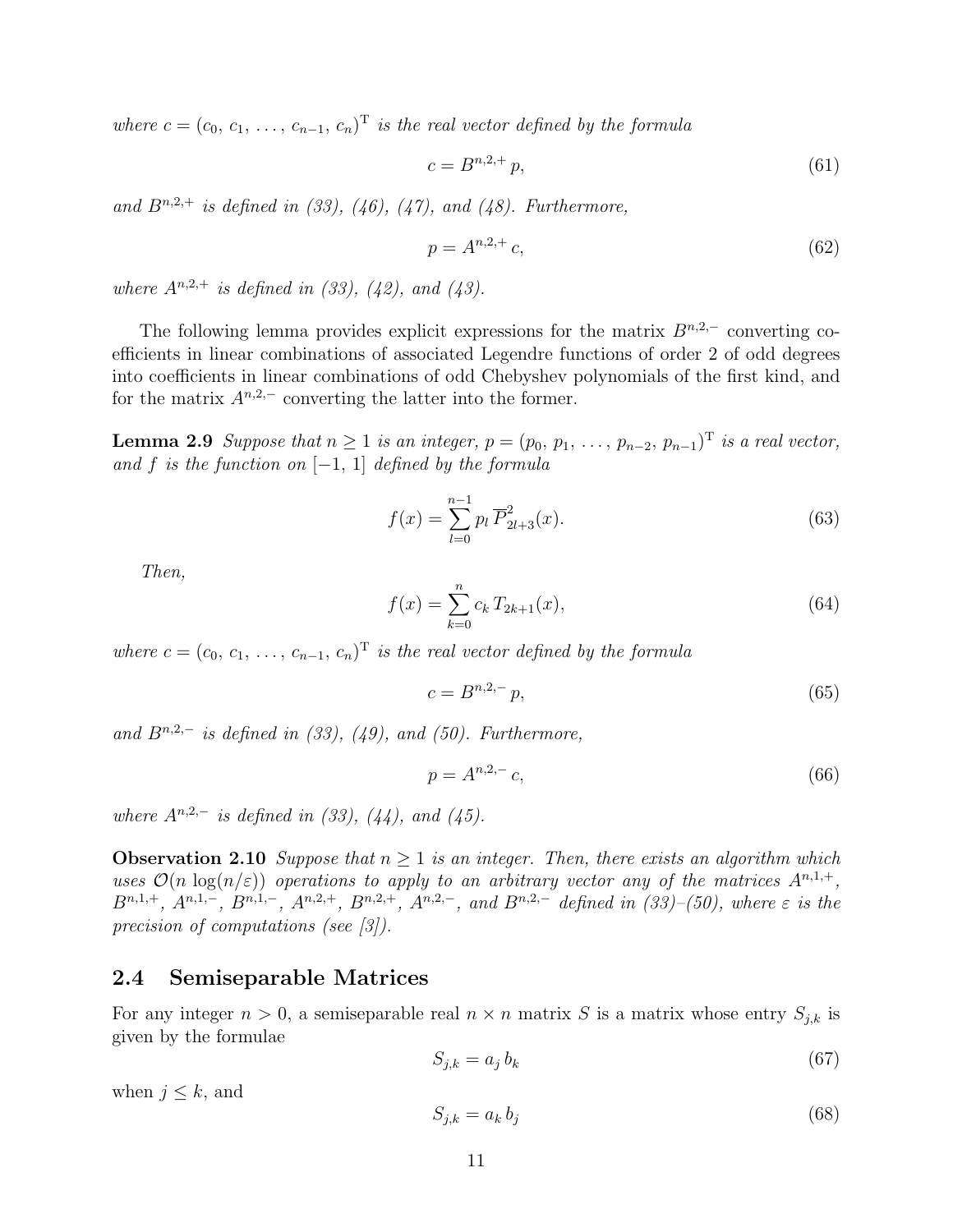when  $j > k$ , where  $a = (a_0, a_1, \ldots, a_{n-2}, a_{n-1})^T$  and  $b = (b_0, b_1, \ldots, b_{n-2}, b_{n-1})^T$  are real vectors.

Matrices of the form

$$
G = D + S,\tag{69}
$$

where  $D$  is a diagonal real matrix and  $S$  is a semiseparable real matrix, will be encountered repeatedly throughout this paper. The matrix  $U$  of eigenvectors of the matrix  $G$  in (69) will be particularly important;  $U$  is orthogonal and diagonalizes  $G$ , so that

$$
U^{\mathrm{T}}\,G\,U=\Lambda,\tag{70}
$$

where  $\Lambda$  is a diagonal real matrix.

The principal numerical tool of this paper is the following observation, made in [8] and [4].

**Observation 2.11** The matrices U and  $U^T$  in (70) can be applied to an arbitrary vector of length N for a cost of  $\mathcal{O}(N(\log N) \log(1/\varepsilon))$  operations, where  $\varepsilon$  is the precision of computations.

Remark 2.12 Strictly speaking, only the numerical apparatus behind Observation 2.11 is constructed in [4]. However, the observation itself is stated explicitly in a very similar environment in [8]. In our implementation, we used a minor modification of the apparatus in [4], to be reported at a later date.

### 3 Analytical Apparatus

In this section, we construct the principal analytical tools used in this paper.

In Subsection 3.1, we observe that when the function  $\overline{P}_l^m$  $\binom{n}{l}$  is represented as a linear combination of functions  $\overline{P}_i^1$  $\frac{1}{j}$  or  $\overline{P}_j^2$  $j$  (depending on whether m is even or odd), the Sturm-Liouville problem  $(21)$  becomes an eigenvector problem for the matrix G in  $(69)$ . Thus, according to Observation 2.11, there exists an algorithm that uses  $\mathcal{O}(N(\log N) \log(1/\varepsilon))$ operations to apply the matrices U and  $U<sup>T</sup>$  in (70) to arbitrary vectors of length N, where  $\varepsilon$  is the precision of computations.

In Subsection 3.2, we observe that the problem of evaluating expansions of the form (12) can be reduced to the problem of evaluating expansions of the forms (10) and (11), via the matrices U and  $U^{\mathrm{T}}$  in (70). These matrices can be applied to arbitrary vectors efficiently, due to Observation 2.11.

### 3.1 Associated Legendre Differential Equations in Terms of Associated Legendre Functions of Low Orders

For any even integers n and m with  $2 \le m \le n$ , and for j,  $k = 0, 1, \ldots, n/2 - 2, n/2 - 1$ , we define the entry  $G_{j,k}^{n,m}$  of the  $n/2 \times n/2$  matrix  $G^{n,m}$  by the formula

$$
G_{j,k}^{n,m} = \int_{-1}^{1} \overline{P}_{2j+2}^{2}(x) L_m\left(\overline{P}_{2k+2}^{2}\right)(x) dx,
$$
\n(71)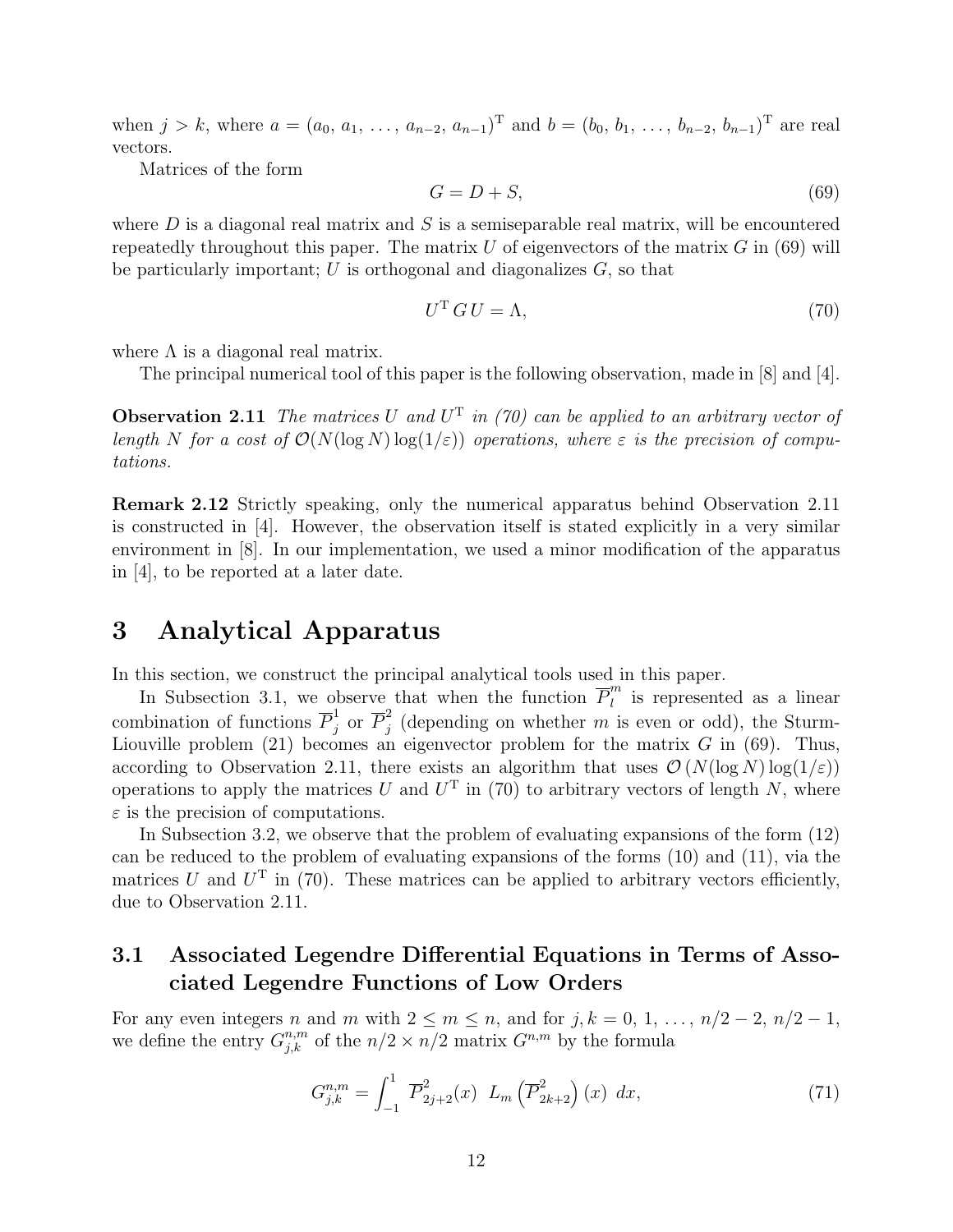where the differential operator  $L_m$  is defined in (20).

For any odd integer n and even integer m with  $2 \leq m \leq n$ , and for  $j, k = 0, 1, \ldots$ ,  $(n-1)/2-2$ ,  $(n-1)/2-1$ , we define the entry  $G_{j,k}^{n,m}$  of the  $(n-1)/2 \times (n-1)/2$  matrix  $G^{n,m}$  by the formula

$$
G_{j,k}^{n,m} = \int_{-1}^{1} \overline{P}_{2j+3}^{2}(x) L_m\left(\overline{P}_{2k+3}^{2}\right)(x) dx,
$$
 (72)

where the differential operator  $L_m$  is defined in (20).

For any even integer n and odd integer m with  $1 \leq m \leq n$ , and for  $j, k = 0, 1, \ldots$ ,  $n/2-2$ ,  $n/2-1$ , we define the entry  $G_{j,k}^{n,m}$  of the  $n/2 \times n/2$  matrix  $G^{n,m}$  by the formula

$$
G_{j,k}^{n,m} = \int_{-1}^{1} \overline{P}_{2j+2}^{1}(x) L_m\left(\overline{P}_{2k+2}^{1}\right)(x) dx,
$$
 (73)

where the differential operator  $L_m$  is defined in (20).

For any odd integers n and m with  $1 \leq m \leq n$ , and for  $j, k = 0, 1, \ldots, (n + 1)/2$ 2,  $(n+1)/2-1$ , we define the entry  $G_{j,k}^{n,m}$  of the  $(n+1)/2 \times (n+1)/2$  matrix  $G^{n,m}$  by the formula

$$
G_{j,k}^{n,m} = \int_{-1}^{1} \overline{P}_{2j+1}^{1}(x) L_m\left(\overline{P}_{2k+1}^{1}\right)(x) dx, \qquad (74)
$$

where the differential operator  $L_m$  is defined in (20).

The following lemma states that the coefficients in the expansion of the function  $\overline{P}_l^m$  $\prod_{l}^{m}$  in terms of either the functions  $\overline{P}_i^1$  $j \atop j$  or the functions  $\overline{P}_j^2$  $j$  (depending on whether m is even or odd) are the entries in an eigenvector of the matrix  $G^{n,m}$ .

**Lemma 3.1** Suppose that m and n are integers such that  $1 \le m \le n$ .

Then, when m and n are both even,  $l(l + 1)$  is an eigenvalue of the matrix  $G^{n,m}$  defined in (71), for any even integer l with  $m \leq l \leq n$ , and the coordinates  $\xi_0, \xi_1, \ldots, \xi_{n/2-2}, \xi_{n/2-1}$ of the corresponding eigenvector are the coefficients in the expansion

$$
\overline{P}_l^m(x) = \sum_{k=0}^{n/2-1} \xi_k \, \overline{P}_{2k+2}^2(x). \tag{75}
$$

When m is even and n is odd,  $l(l+1)$  is an eigenvalue of the matrix  $G^{n,m}$  defined in (72), for any odd integer l with  $m < l \leq n$ , and the coordinates  $\xi_0, \xi_1, \ldots, \xi_{(n-1)/2-2}, \xi_{(n-1)/2-1}$ of the corresponding eigenvector are the coefficients in the expansion

$$
\overline{P}_l^m(x) = \sum_{k=0}^{(n-1)/2-1} \xi_k \overline{P}_{2k+3}^2(x). \tag{76}
$$

When m is odd and n is even,  $l(l+1)$  is an eigenvalue of the matrix  $G^{n,m}$  defined in (73), for any even integer l with  $m < l \leq n$ , and the coordinates  $\xi_0, \xi_1, \ldots, \xi_{n/2-2}, \xi_{n/2-1}$  of the corresponding eigenvector are the coefficients in the expansion

$$
\overline{P}_l^m(x) = \sum_{k=0}^{n/2-1} \xi_k \, \overline{P}_{2k+2}^1(x). \tag{77}
$$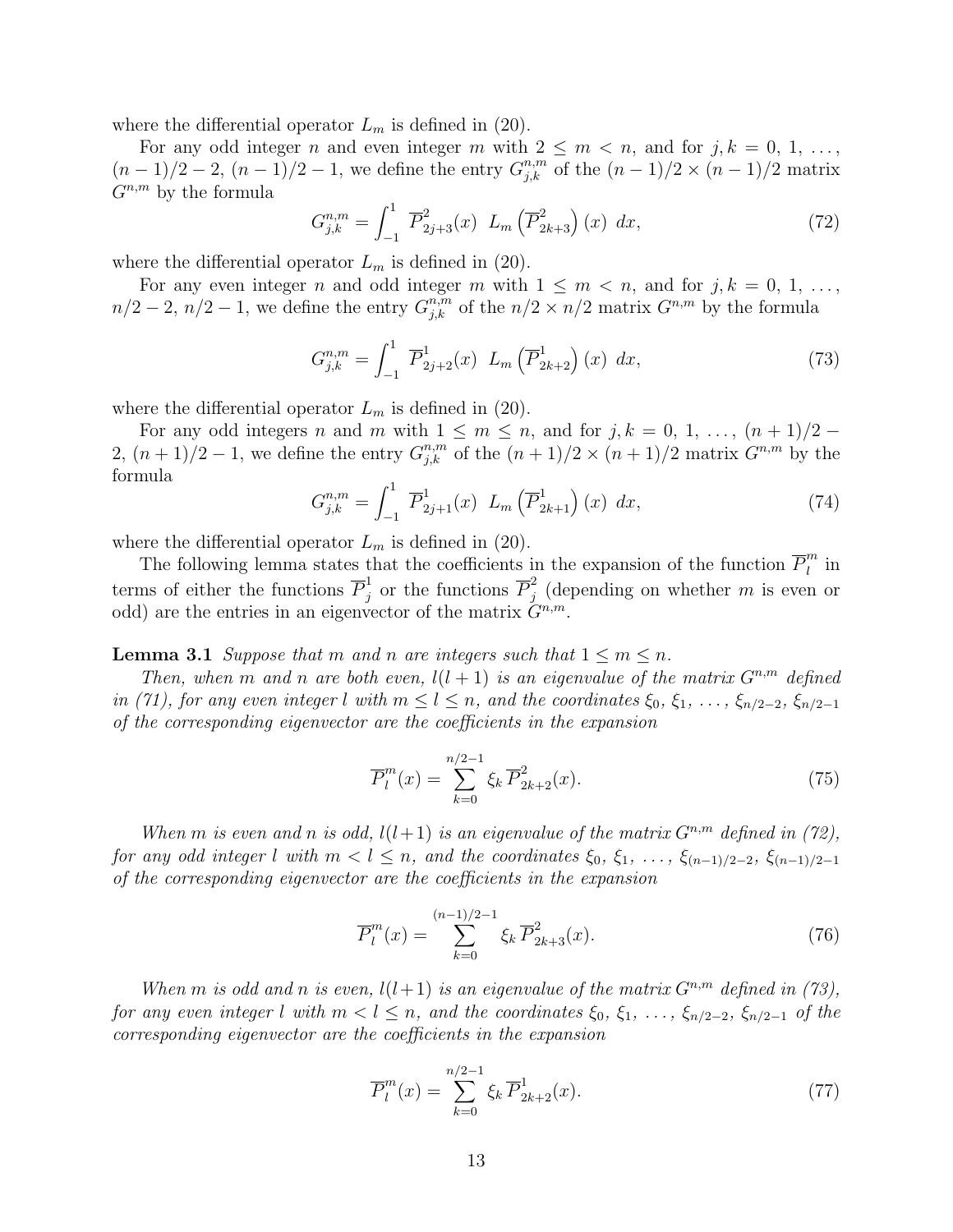When m and n are both odd,  $l(l + 1)$  is an eigenvalue of the matrix  $G^{n,m}$  defined in (74), for any odd integer l with  $m \leq l \leq n$ , and the coordinates  $\xi_0, \xi_1, \ldots, \xi_{(n+1)/2-2}, \xi_{(n+1)/2-1}$ of the corresponding eigenvector are the coefficients in the expansion

$$
\overline{P}_l^m(x) = \sum_{k=0}^{(n+1)/2-1} \xi_k \overline{P}_{2k+1}^1(x). \tag{78}
$$

**Proof.** We outline the proof in the case that m and n are both even; the proofs in the other three cases are similar.

Substituting (24) into (21) and using (2) and (5), we obtain from (71) that the numbers  $\xi_0, \xi_1, \ldots, \xi_{l/2-2}, \xi_{l/2-1}$  from (24), along with the numbers  $\xi_{l/2} = 0, \xi_{l/2+1} = 0, \ldots, \xi_{n/2-2} =$ 0,  $\xi_{n/2-1} = 0$  when  $l < n$ , are the coordinates of the eigenvector of  $G^{n,m}$  with corresponding eigenvalue  $l(l + 1)$ , giving the expansion (75).

The following lemma states that  $G^{n,m}$  is the sum of a diagonal matrix and a semiseparable matrix and provides expressions for the entries of  $G^{n,m}$ .

**Lemma 3.2** Suppose that m and n are integers such that  $1 \le m \le n$ . Then, the matrix  $G^{n,m}$  defined in  $(71)-(74)$  has the form

$$
G^{n,m} = D + S,\t\t(79)
$$

where  $D$  is a diagonal matrix and  $S$  is a semiseparable matrix.

When m and n are both even, D is the diagonal  $n/2 \times n/2$  matrix with the diagonal entries  $D_{0,0}, D_{1,1}, \ldots, D_{n/2-2,n/2-2}, D_{n/2-1,n/2-1}$  defined by the formula

$$
D_{k,k} = (2k+2)(2k+3),\tag{80}
$$

and S is the semiseparable  $n/2 \times n/2$  matrix with the entry  $S_{j,k}$  defined by the formulae

$$
S_{j,k} = a_j b_k \tag{81}
$$

when  $j \leq k$ , and

$$
S_{j,k} = a_k b_j \tag{82}
$$

otherwise (when  $j > k$ ), where the numbers  $a_0, a_1, \ldots, a_{n/2-2}, a_{n/2-1}$  and  $b_0, b_1, \ldots,$  $b_{n/2-2}$ ,  $b_{n/2-1}$  are defined by the formulae

$$
a_k = \sqrt{\frac{(2k+1)(2k+2)(2k+3)(2k+4)(4k+5)}{8 \cdot 15}},
$$
\n(83)

$$
b_k = (m^2 - 4) \sqrt{\frac{15(4k+5)}{2(2k+1)(2k+2)(2k+3)(2k+4)}}.
$$
\n(84)

When m is even and n is odd, D is the diagonal  $(n-1)/2 \times (n-1)/2$  matrix with the diagonal entries  $D_{0,0}$ ,  $D_{1,1}$ , ...,  $D_{(n-1)/2-2,(n-1)/2-2}$ ,  $D_{(n-1)/2-1,(n-1)/2-1}$  defined by the formula

$$
D_{k,k} = (2k+3)(2k+4),\tag{85}
$$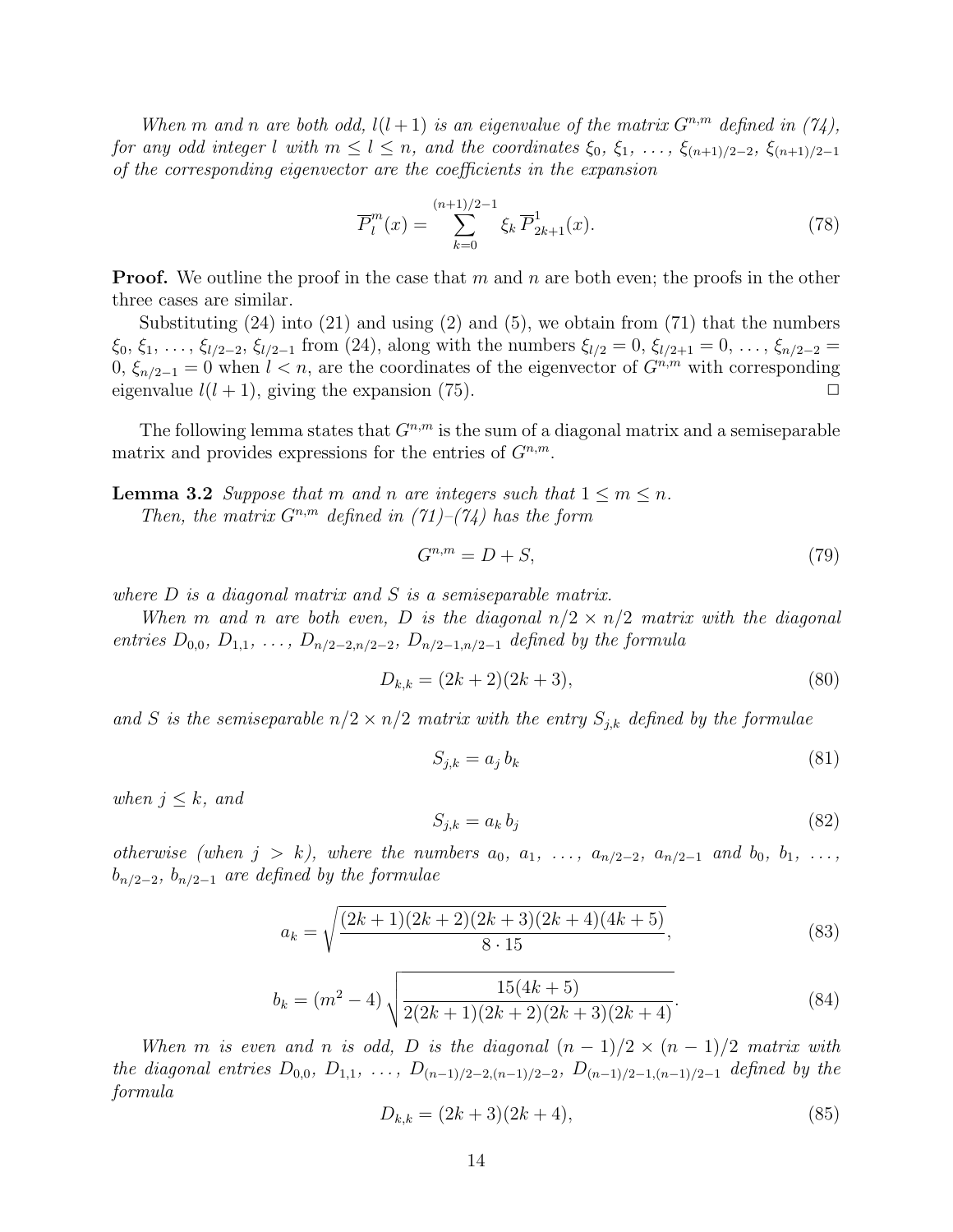and S is the semiseparable  $(n-1)/2 \times (n-1)/2$  matrix with the entry  $S_{j,k}$  defined by the formulae

$$
S_{j,k} = a_j b_k \tag{86}
$$

when  $j \leq k$ ,

$$
S_{j,k} = a_k b_j \tag{87}
$$

otherwise (when  $j > k$ ), where the numbers  $a_0, a_1, \ldots, a_{(n-1)/2-2}, a_{(n-1)/2-1}$  and  $b_0, b_1, \ldots,$  $b_{(n-1)/2-2}, b_{(n-1)/2-1}$  are defined by the formulae

$$
a_k = \sqrt{\frac{(2k+2)(2k+3)(2k+4)(2k+5)(4k+7)}{14 \cdot 15}},
$$
\n(88)

$$
b_k = (m^2 - 4) \sqrt{\frac{7 \cdot 15(4k + 7)}{8(2k + 2)(2k + 3)(2k + 4)(2k + 5)}}.
$$
\n(89)

When m is odd and n is even, D is the diagonal  $n/2 \times n/2$  matrix with the diagonal entries  $D_{0,0}, D_{1,1}, \ldots, D_{n/2-2,n/2-2}, D_{n/2-1,n/2-1}$  defined by the formula

$$
D_{k,k} = (2k+2)(2k+3),\tag{90}
$$

and S is the semiseparable  $n/2 \times n/2$  matrix with the entry  $S_{j,k}$  defined by the formulae

$$
S_{j,k} = a_j b_k \tag{91}
$$

when  $j \leq k$ , and

$$
S_{j,k} = a_k b_j \tag{92}
$$

otherwise (when  $j > k$ ), where the numbers  $a_0, a_1, \ldots, a_{n/2-2}, a_{n/2-1}$  and  $b_0, b_1, \ldots,$  $b_{n/2-2}, b_{n/2-1}$  are defined by the formulae

$$
a_k = \sqrt{\frac{(2k+2)(2k+3)(4k+5)}{30}},\tag{93}
$$

$$
b_k = (m^2 - 1) \sqrt{\frac{15(4k+5)}{2(2k+2)(2k+3)}}.
$$
\n(94)

When m and n are both odd, D is the diagonal  $(n + 1)/2 \times (n + 1)/2$  matrix with the diagonal entries  $D_{0,0}$ ,  $D_{1,1}$ , ...,  $D_{(n+1)/2-2,(n+1)/2-2}$ ,  $D_{(n+1)/2-1,(n+1)/2-1}$  defined by the formula

$$
D_{k,k} = (2k+1)(2k+2),\tag{95}
$$

and S is the semiseparable  $(n + 1)/2 \times (n + 1)/2$  matrix with the entry  $S_{j,k}$  defined by the formulae

$$
S_{j,k} = a_j b_k \tag{96}
$$

when  $j \leq k$ , and

$$
S_{j,k} = a_k b_j \tag{97}
$$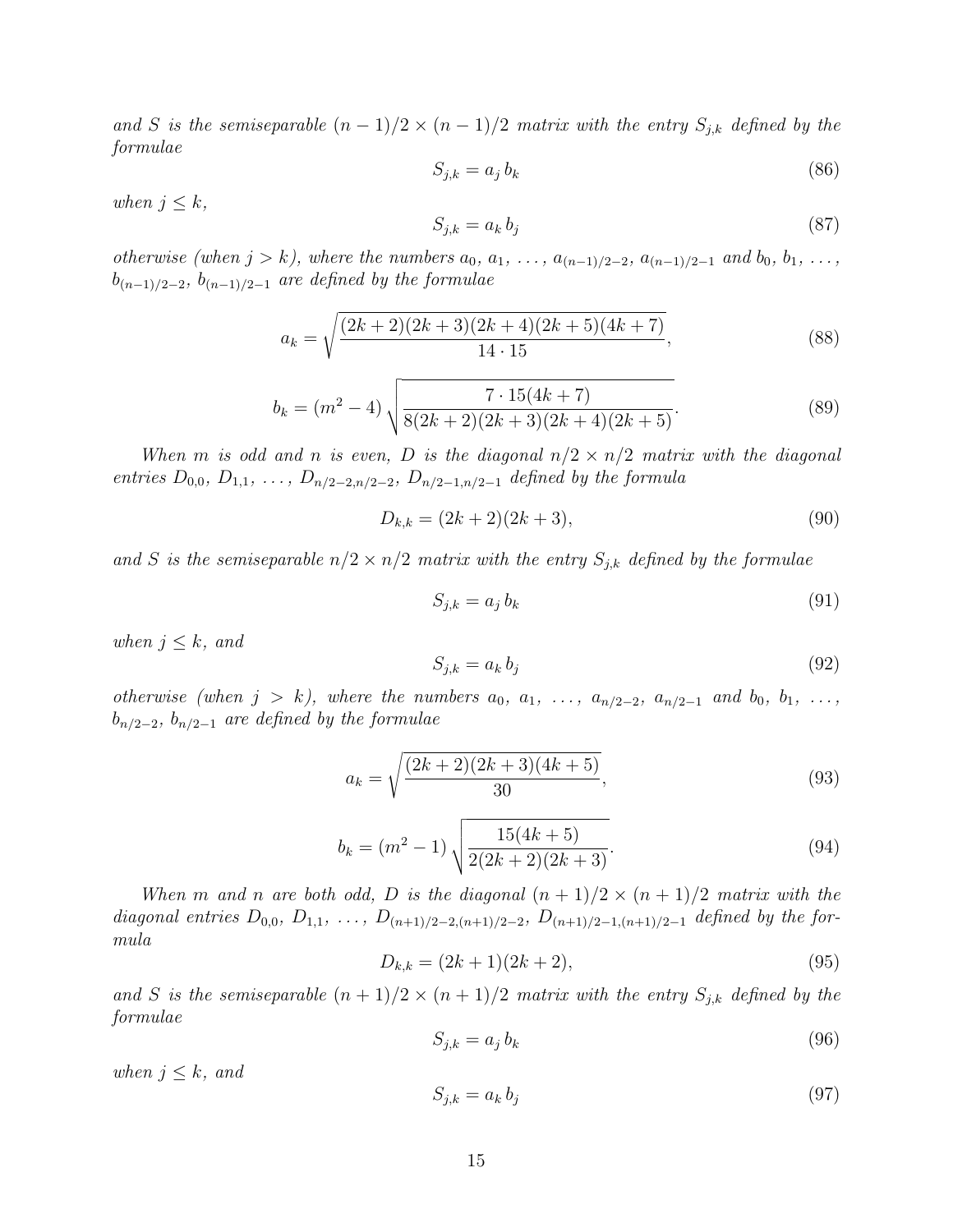otherwise (when  $j > k$ ), where the numbers  $a_0, a_1, \ldots, a_{(n+1)/2-2}, a_{(n+1)/2-1}$  and  $b_0, b_1, \ldots,$  $b_{(n+1)/2-2}$ ,  $b_{(n+1)/2-1}$  are defined by the formulae

$$
a_k = \sqrt{\frac{(2k+1)(2k+2)(4k+3)}{6}},\tag{98}
$$

$$
b_k = (m^2 - 1) \sqrt{\frac{3(4k+3)}{2(2k+1)(2k+2)}}.
$$
\n(99)

**Proof.** We outline the proof in the case that m and n are both even; the proofs in the other three cases are similar.

We define the entry  $D_{j,k}$  of the  $n/2 \times n/2$  matrix D by the formula

$$
D_{j,k} = \int_{-1}^{1} \overline{P}_{2j+2}^{2}(x) L_{2}(\overline{P}_{2k+2}^{2})(x) dx,
$$
 (100)

where the differential operator  $L_2$  is defined in (20), and we define the entry  $S_{j,k}$  of the  $n/2 \times n/2$  matrix S by the formula

$$
S_{j,k} = \int_{-1}^{1} \overline{P}_{2j+2}^{2}(x) \frac{m^{2}-4}{1-x^{2}} \overline{P}_{2k+2}^{2}(x) dx.
$$
 (101)

We now show that  $G^{n,m} = D + S$ , D is diagonal, and S is semiseparable.

Combining  $(71)$ ,  $(100)$ ,  $(101)$ , and  $(20)$ , we obtain the decomposition  $(79)$ .

Substituting (21) into (100), and using (2) and (5), we observe that the matrix  $D$  is diagonal, with the diagonal entries given by (80).

In order to obtain the formulae (81)–(84), we define the entry  $M_{j,k}$  of the infinitedimensional matrix M, for  $j, k = 0, 1, 2, \ldots$ , by the formula

$$
M_{j,k} = \int_{-1}^{1} \overline{P}_{2j+2}^{2}(x) \frac{m^{2} - 4}{1 - x^{2}} \overline{P}_{2k+2}^{2}(x) dx,
$$
\n(102)

and observe that the entry  $(M^{-1})_{j,k}$  of the inverse  $M^{-1}$  of the matrix M is given by the formula

$$
(M^{-1})_{j,k} = \int_{-1}^{1} \overline{P}_{2j+2}^{2}(x) \frac{1-x^{2}}{m^{2}-4} \overline{P}_{2k+2}^{2}(x) dx,
$$
\n(103)

since M represents the operator acting on functions on  $[-1, 1]$  by multiplication by the factor

$$
\frac{m^2 - 4}{1 - x^2},\tag{104}
$$

whereas  $M^{-1}$  represents the operator acting on functions on [-1, 1] by multiplication by the inverse factor

$$
\frac{1-x^2}{m^2-4}.\tag{105}
$$

Using (2), (5), (22), and (103), we observe that  $M^{-1}$  is tridiagonal. So, M is the inverse of a tridiagonal matrix, and, as such,  $M$  is semiseparable (see, for example, [6]). But, for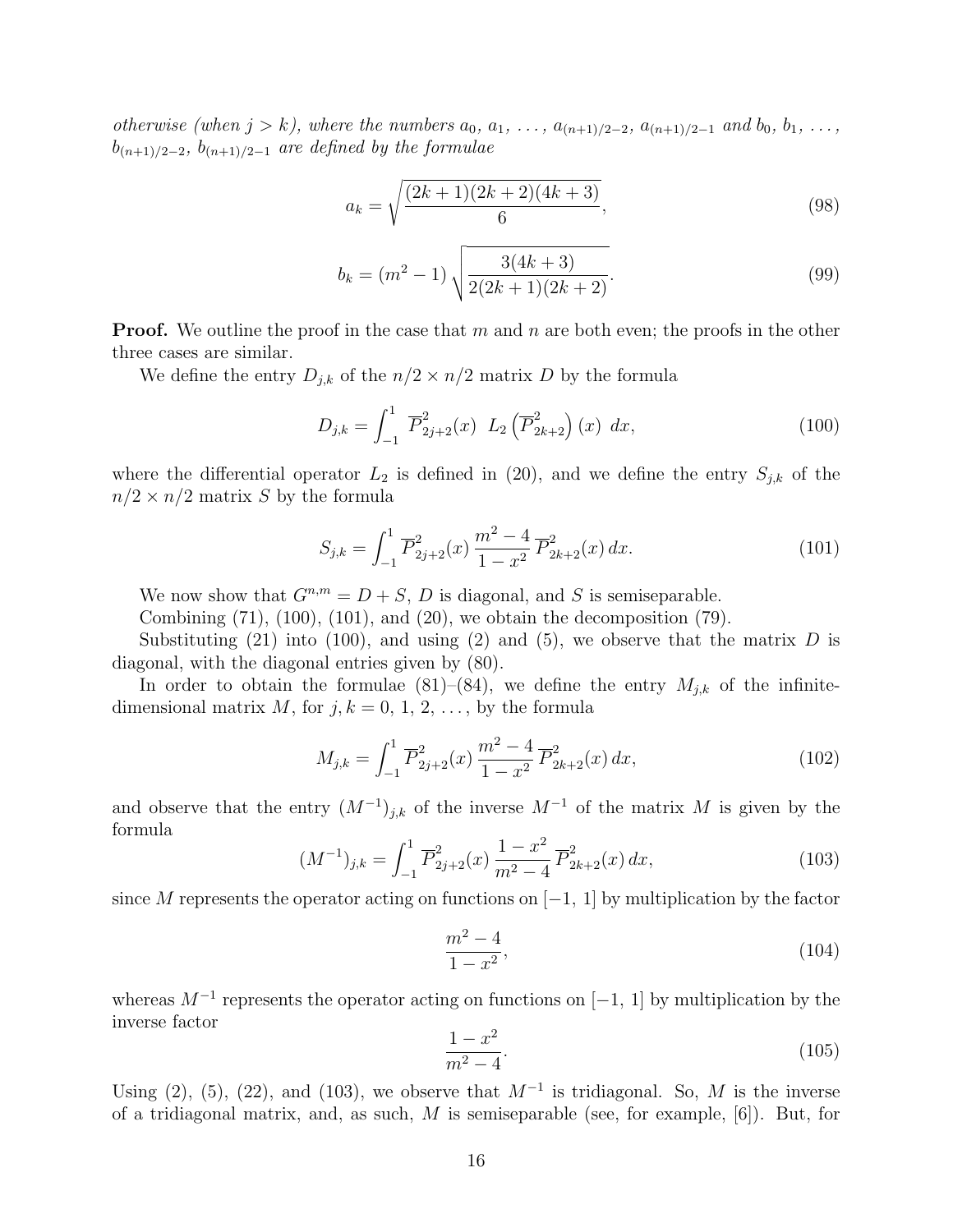$j, k = 0, 1, \ldots, n/2 - 2, n/2 - 1, (101)$  and  $(102)$  show that  $S_{j,k} = M_{j,k}$ , so that S is also semiseparable.

Integrating by parts a few times, while using  $(2)$ ,  $(5)$ , and  $(19)$ , together with  $(101)$ , yields explicit expressions for the leftmost entries  $S_{0,0}, S_{0,1}, \ldots, S_{0,n/2-2}, S_{0,n/2-1}$  of S. Combining (2), (5), (23), and (101) yields explicit expressions for the diagonal entries  $S_{0,0}$ ,  $S_{1,1}$ ,  $\ldots$ ,  $S_{n/2-2,n/2-2}$ ,  $S_{n/2-1,n/2-1}$  of S. Combining all of these explicit expressions with the fact that S is semiseparable, we obtain the formulae  $(81)$ – $(84)$ .

### 3.2 Associated Legendre Expansions of Arbitrary Orders and Associated Legendre Expansions of Low Orders

Lemmas 3.3, 3.4, 3.5, and 3.6 of this subsection follow immediately from Lemma 3.1.

Lemma 3.3 states that the matrix of eigenvectors of the matrix  $G^{n,m}$  in (79) converts the coefficients in the expansion of a function f in terms of the functions  $\overline{P}_m^m$ ,  $\overline{P}_{m+2}^m$ , ...,  $\overline{P}^m_{n}$  $\frac{m}{n-2}, \overline{P}_n^m$  $\frac{m}{n}$  into the coefficients in the expansion of the function f in terms of the functions  $\overline{P}_2^2$  $_2^2, \overline{P}_4^2$  $\frac{2}{4}, \ldots, \overline{P}_n^2$  $\frac{2}{n-2}$ ,  $\overline{P}_n^2$  $\sum_{n=1}^{\infty}$ . Lemma 3.3 states, moreover, that the adjoint of the matrix of eigenvectors converts the latter coefficients into the former coefficients.

**Lemma 3.3** Suppose that n and m are even integers such that  $2 \le m \le n$ ,  $p^m = (p_0^m, p_1^m,$  $\ldots, p_{n/2-2}^m, p_{n/2-1}^m$  is a real column vector such that  $p_{(n-m)/2+1}^m = 0, p_{(n-m)/2+2}^m = 0, \ldots$  $p_{n/2-2}^m = 0$ ,  $p_{n/2-1}^m = 0$ , and f is the function defined on  $[-1, 1]$  by the formula

$$
f(x) = \sum_{j=0}^{(n-m)/2} p_j^m \overline{P}_{2j+m}^m(x).
$$
 (106)

Then,

$$
f(x) = \sum_{l=0}^{n/2-1} p_l^2 \overline{P}_{2l+2}^2(x),
$$
\n(107)

where  $p^2 = (p_0^2, p_1^2, \ldots, p_{n/2-2}^2, p_{n/2-1}^2)$ <sup>T</sup> is the real vector defined by the formula

$$
p^2 = U p^m,\tag{108}
$$

and U is an  $n/2 \times n/2$  matrix of eigenvectors of the symmetric matrix  $G^{n,m}$  in (79), with

$$
\overline{P}_{2j+m}^m(x) = \sum_{l=0}^{n/2-1} U_{l,j} \,\overline{P}_{2l+2}^2(x) \tag{109}
$$

for  $j = 0, 1, \ldots, (n - m)/2 - 1, (n - m)/2$ . Moreover,

$$
p^m = U^{\mathrm{T}} p^2. \tag{110}
$$

Lemmas 3.4, 3.5, and 3.6 are analogues of Lemma 3.3 for different conditions on  $m$  and  $\boldsymbol{n}.$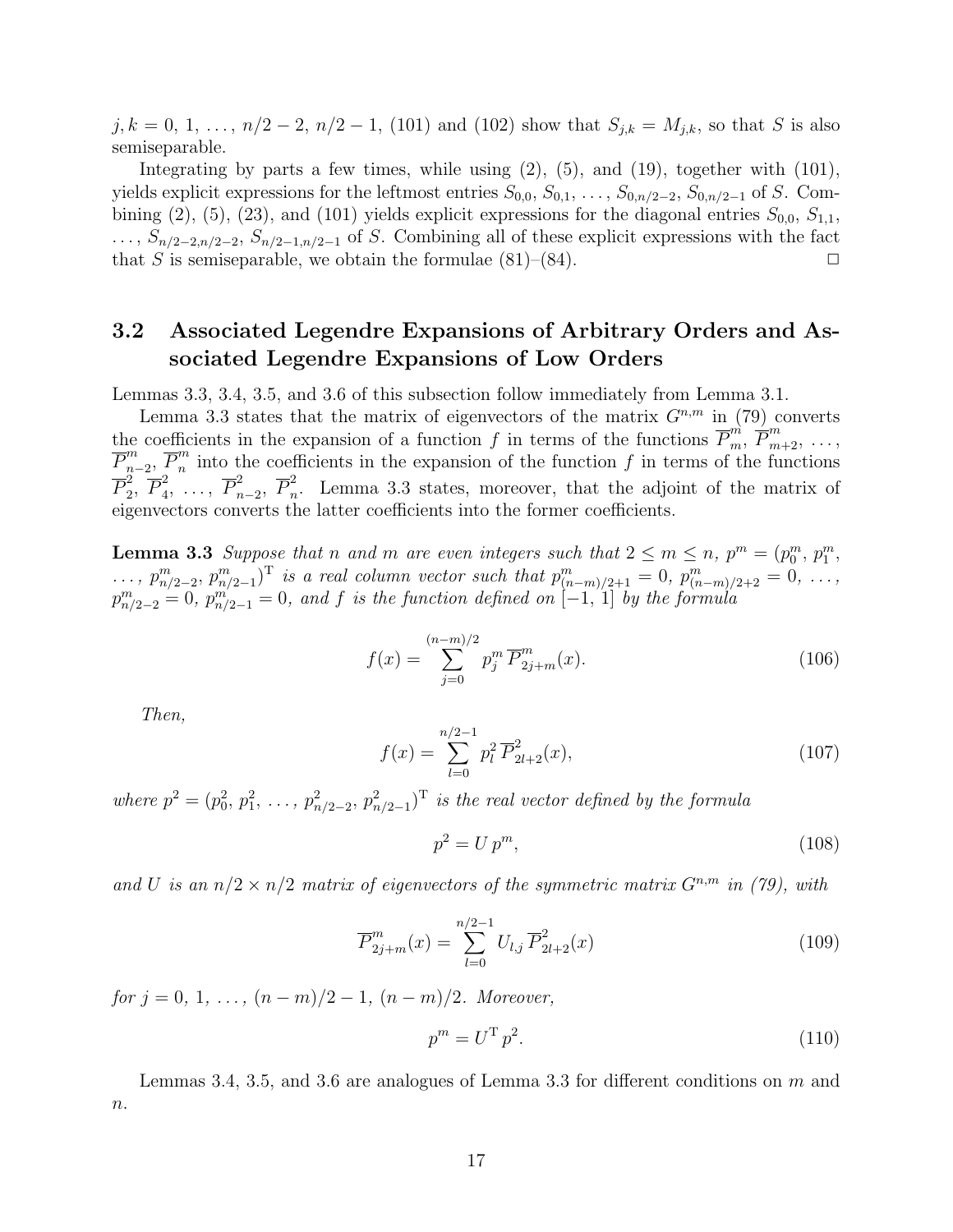**Lemma 3.4** Suppose that n and m are integers such that m is even, n is odd,  $2 \le m$  $n, p^m = (p_0^m, p_1^m, \ldots, p_{(n-5)/2}^m, p_{(n-3)/2}^m)$  is a real column vector such that  $p_{(n-m+1)/2}^m =$  $(0, p_{(n-m+3)/2}^m = 0, \ldots, p_{(n-5)/2}^m = 0, p_{(n-3)/2}^m = 0, \text{ and } f \text{ is the function defined on } [-1, 1]$  by the formula

$$
f(x) = \sum_{j=0}^{(n-m-1)/2} p_j^m \overline{P}_{2j+m+1}^m(x).
$$
 (111)

Then,

$$
f(x) = \sum_{l=0}^{(n-3)/2} p_l^2 \overline{P}_{2l+3}^2(x),
$$
\n(112)

where  $p^2 = (p_0^2, p_1^2, \ldots, p_{(n-5)/2}^2, p_{(n-3)/2}^2)^{\mathrm{T}}$  is the real vector defined by the formula

$$
p^2 = U p^m,\tag{113}
$$

and U is an  $(n-1)/2 \times (n-1)/2$  matrix of eigenvectors of the symmetric matrix  $G^{n,m}$ in (79), with

$$
\overline{P}_{2j+m+1}^m(x) = \sum_{l=0}^{(n-3)/2} U_{l,j} \,\overline{P}_{2l+3}^2(x) \tag{114}
$$

for  $j = 0, 1, \ldots, (n - m - 3)/2, (n - m - 1)/2$ . Moreover,

$$
p^m = U^{\mathrm{T}} p^2. \tag{115}
$$

**Lemma 3.5** Suppose that n and m are integers such that m is odd, n is even,  $1 \le m \le$  $n, p^m = (p_0^m, p_1^m, \ldots, p_{n/2-2}^m, p_{n/2-1}^m)^T$  is a real column vector such that  $p_{(n-m+1)/2}^m =$  $0, p_{(n-m+3)/2}^m = 0, \ldots, p_{n/2-2}^m = 0, p_{n/2-1}^m = 0, \text{ and } f \text{ is the function defined on } [-1, 1]$ by the formula

$$
f(x) = \sum_{j=0}^{(n-m-1)/2} p_j^m \overline{P}_{2j+m+1}^m(x).
$$
 (116)

Then,

$$
f(x) = \sum_{l=0}^{n/2-1} p_l^1 \overline{P}_{2l+2}^1(x),
$$
\n(117)

where  $p^1 = (p_0^1, p_1^1, \ldots, p_{n/2-2}^1, p_{n/2-1}^1)$ <sup>T</sup> is the real vector defined by the formula

$$
p^1 = U p^m,\tag{118}
$$

and U is an  $n/2 \times n/2$  matrix of eigenvectors of the symmetric matrix  $G^{n,m}$  in (79), with

$$
\overline{P}_{2j+m+1}^m(x) = \sum_{l=0}^{n/2-1} U_{l,j} \,\overline{P}_{2l+2}^1(x) \tag{119}
$$

for  $j = 0, 1, \ldots, (n - m - 3)/2, (n - m - 1)/2$ . Moreover,

$$
p^m = U^{\mathrm{T}} p^1. \tag{120}
$$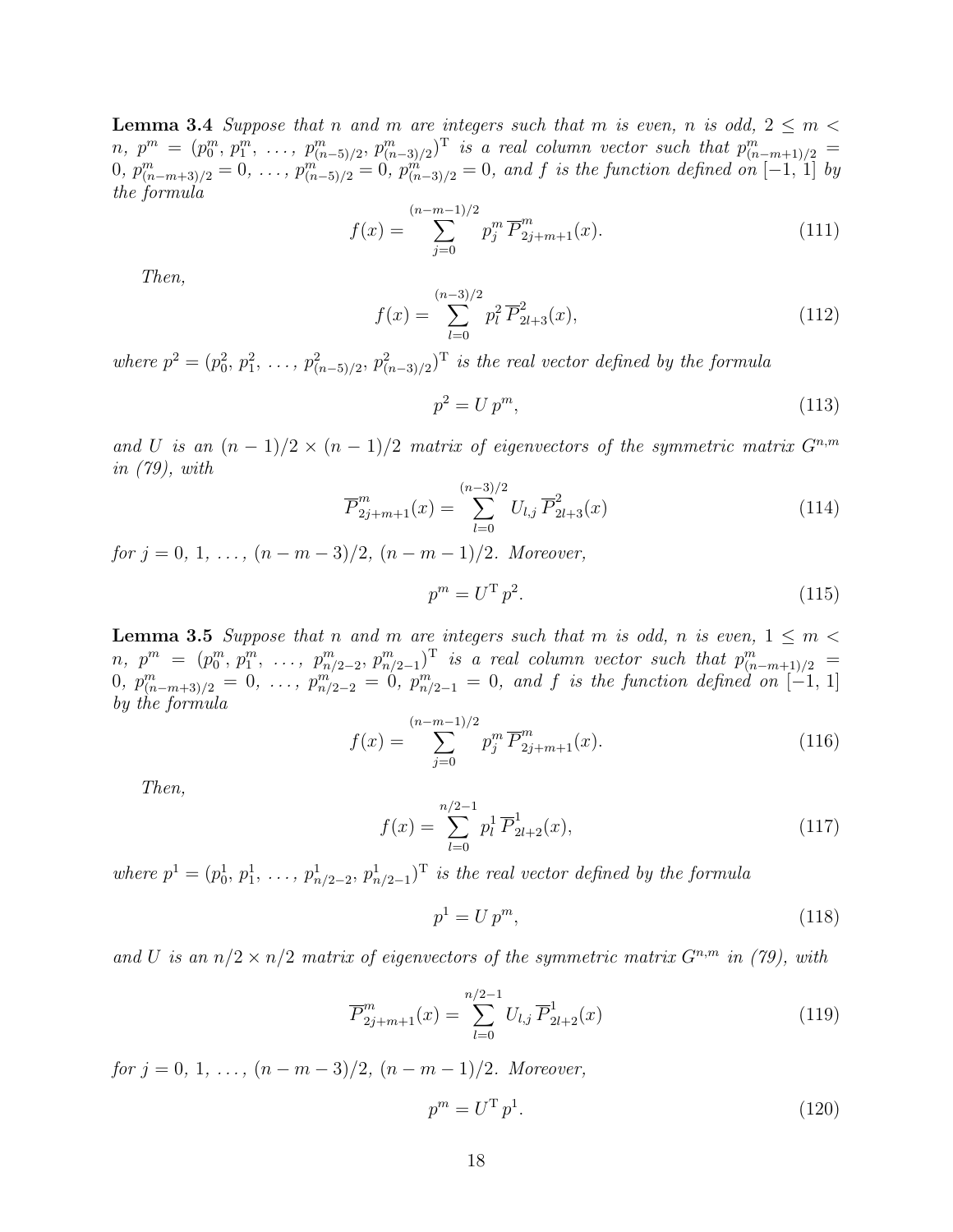**Lemma 3.6** Suppose that n and m are odd integers such that  $1 \le m \le n$ ,  $p^m = (p_0^m, p_1^m,$  $\ldots$ ,  $p_{(n-3)/2}^m$ ,  $p_{(n-1)/2}^m$  is a real column vector such that  $p_{(n-m)/2+1}^m = 0$ ,  $p_{(n-m)/2+2}^m = 0$ ,  $\ldots$ ,  $p_{(n-3)/2}^m = 0$ ,  $p_{(n-1)/2}^m = 0$ , and f is the function defined on  $[-1, 1]$  by the formula

$$
f(x) = \sum_{j=0}^{(n-m)/2} p_j^m \overline{P}_{2j+m}^m(x).
$$
 (121)

Then,

$$
f(x) = \sum_{l=0}^{(n-1)/2} p_l^1 \overline{P}_{2l+1}^1(x),
$$
\n(122)

where  $p^1 = (p_0^1, p_1^1, \ldots, p_{(n-3)/2}^1, p_{(n-1)/2}^1)$  is the real vector defined by the formula

$$
p^1 = U p^m,\tag{123}
$$

and U is an  $(n + 1)/2 \times (n + 1)/2$  matrix of eigenvectors of the symmetric matrix  $G^{n,m}$ in (79), with

$$
\overline{P}_{2j+m}^{m}(x) = \sum_{l=0}^{(n-1)/2} U_{l,j} \,\overline{P}_{2l+1}^{1}(x) \tag{124}
$$

for  $j = 0, 1, \ldots, (n - m)/2 - 1, (n - m)/2$ . Moreover,

$$
p^m = U^{\mathrm{T}} p^1. \tag{125}
$$

# 4 Informal Description of the Algorithm

In this section, we outline a "fast" algorithm for the conversion of the values  $f_0, f_1, \ldots,$  $f_{N-1}$ ,  $f_N$  of the function f tabulated at the nodes  $x_0, x_1, \ldots, x_{N-1}, x_N$ , defined by the formula

$$
x_k = \cos\left(\frac{\pi(k+1/2)}{N+1}\right),\tag{126}
$$

into the coefficients  $p_0, p_1, \ldots, p_{N-m-1}, p_{N-m}$  in the expansion

$$
f(x) = \sum_{l=0}^{N-m} p_l \overline{P}_{l+m}^m(x).
$$
 (127)

(The inverse procedure of converting the coefficients  $p_0, p_1, \ldots, p_{N-m-1}, p_{N-m}$  into the values  $f_0, f_1, \ldots, f_{N-1}, f_N$  is quite similar, so we omit its description.)

The procedure consists of four steps, described briefly below. Since the procedure when  $m$  is odd is virtually the same as when  $m$  is even, we describe the procedure only for the case that  $m$  is even. For definitiveness, we assume also that  $N$  is even.

1. We separate f into its even and odd parts  $f^+$  and  $f^-$ , defined by the formulae

$$
f^{+}(x) = \frac{f(x) + f(-x)}{\sqrt{2}},
$$
\n(128)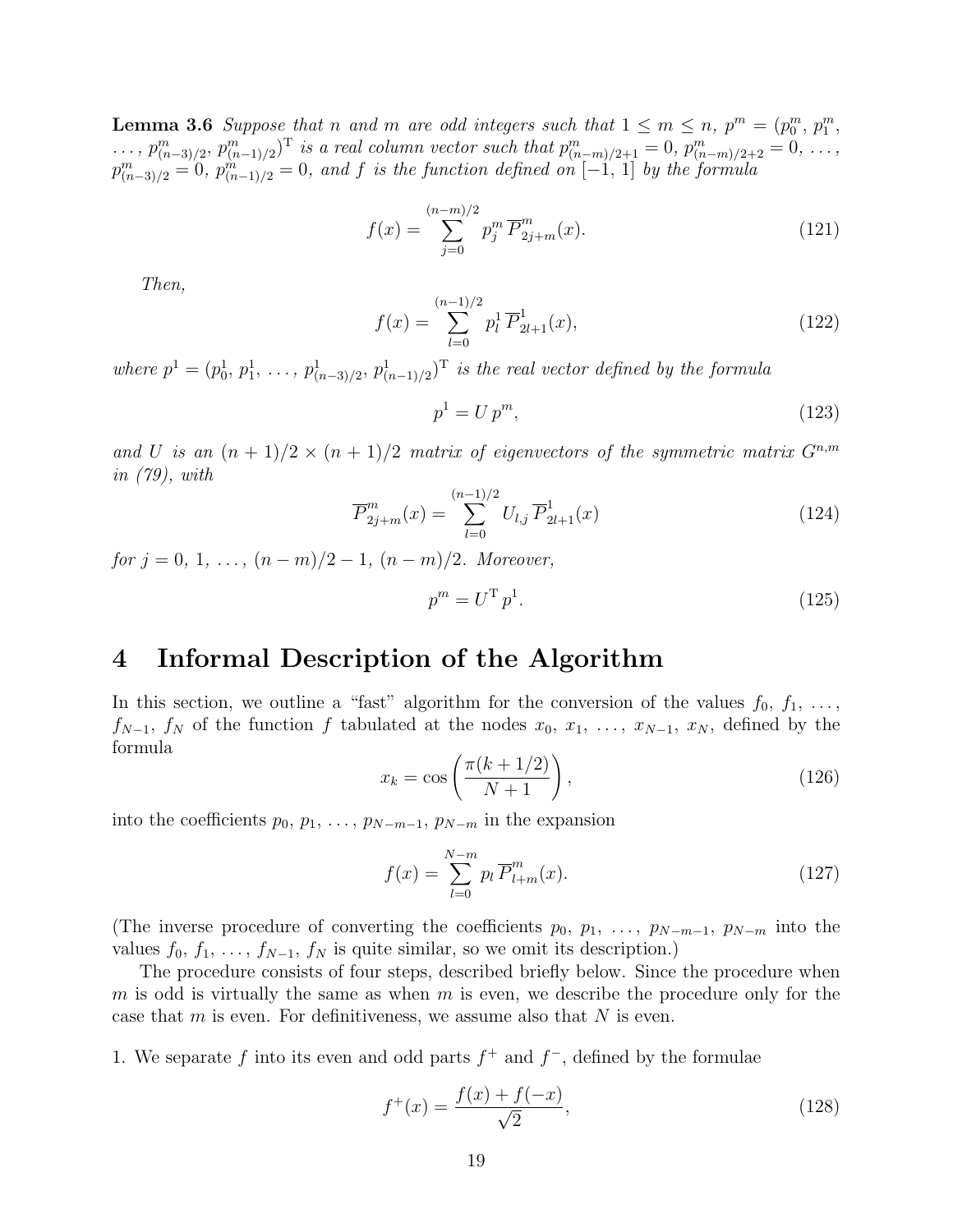$$
f^{-}(x) = \frac{f(x) - f(-x)}{\sqrt{2}}.
$$
\n(129)

All subsequent processing is performed separately for  $f^+$  and  $f^-$ . Since the procedures for  $f^+$  and  $f^-$  are virtually identical, we describe only the procedure for the even part  $f^+$ .

2. Using the Fast Fourier Transform as in Observation 2.5, we convert the values  $f_0^+, f_1^+,$  $\dots, f_{N-1}^+$ ,  $f_N^+$  of the function  $f^+$ , defined in (128), at the points  $x_0, x_1, \dots, x_{N-1}, x_N$ , defined in (126), into the coefficients  $c_0, c_1, \ldots, c_{N/2-1}, c_{N/2}$  in the expansion

$$
f^+(x) = \sum_{k=0}^{N/2} c_k T_{2k}(x).
$$
 (130)

3. Using Lemma 2.8 and Observation 2.10, we convert the coefficients  $c_0, c_1, \ldots, c_{N/2-1}, c_{N/2}$ in the expansion (130) into the coefficients  $p_0^2, p_1^2, \ldots, p_{N/2-2}^2, p_{N/2-1}^2$  in the expansion

$$
f^{+}(x) = \sum_{l=0}^{N/2-1} p_l^2 \overline{P}_{2l+2}^2(x).
$$
 (131)

4. Using Lemmas 3.2 and 3.3 and Observation 2.11, we convert the coefficients  $p_0^2, p_1^2, \ldots$ ,  $p_{N/2-2}^2$ ,  $p_{N/2-1}^2$  in the expansion (131) into the coefficients  $p_0^m, p_1^m, \ldots, p_{(N-m)/2-1}^m, p_{(N-m)/2}^m$ in the expansion

$$
f^{+}(x) = \sum_{l=0}^{(N-m)/2} p_l^m \overline{P}_{2l+m}^m(x).
$$
 (132)

**Remark 4.1** Clearly, Step 1 takes  $\mathcal{O}(N)$  operations. As per Observation 2.5, Step 2 takes  $\mathcal{O}(N \log N)$  operations. As per Observation 2.10, Step 3 takes  $\mathcal{O}(N \log(N/\varepsilon))$  operations, where  $\varepsilon$  is the precision of computations. As per Observation 2.11, Step 4 takes  $\mathcal{O}(N(\log N) \log(1/\varepsilon))$  operations, where  $\varepsilon$  is the precision of computations used in this step. All together, Steps 1–4 take  $\mathcal{O}(N(\log N) \log(1/\varepsilon))$  operations.

**Remark 4.2** To handle  $f^-$  when m is even, we substitute Lemma 2.9 for Lemma 2.8 in Step 3 and Lemma 3.4 for Lemma 3.3 in Step 4. For  $f^-$  when m is even, we find that  $p_{N/2-1}^2 = 0$  and  $c_{N/2} = 0$ , since, when m is even, f<sup>-</sup> is a linear combination of only  $N/2 - 1$ functions  $\overline{P}_3^2$  $\overline{P}_3^2, \overline{P}_5^2$  $\frac{2}{5}, \ldots, \overline{P}_{N}^{2}$  $^2_{N-3}, \overline{P}^2_{N}$  $_{N-1}^2$  (or, equivalently, of the  $N/2$  Chebyshev polynomials of the first kind  $T_1, T_3, \ldots, T_{N-3}, T_{N-1}$ .

To handle  $f^+$  when m is odd, we substitute Lemma 2.6 for Lemma 2.8 in Step 3 and Lemma 3.5 for Lemma 3.3 in Step 4.

To handle  $f^-$  when m is odd, we substitute Lemma 2.7 for Lemma 2.8 in Step 3 and Lemma 3.6 for Lemma 3.3 in Step 4.

When computing the coefficients (13) in the spherical harmonic expansion (6), we tabulate the function f on [−1, 1] at the same  $N + 1$  sampling locations  $x_0, x_1, \ldots, x_{N-1}, x_N$ when  $m$  is odd as when  $m$  is even, even though when  $m$  is odd,  $f$  is a linear combination of only N functions  $\overline{P}_1^1$  $\frac{1}{1}$ ,  $\overline{P}_2^1$  $\frac{1}{2}, \ldots, \overline{P}_{N}^{1}$ only N functions  $\overline{P}_1^1$ ,  $\overline{P}_2^1$ , ...,  $\overline{P}_{N-1}^1$ ,  $\overline{P}_N^1$  (or, equivalently, of the N Chebyshev polynomials of the second kind  $\sqrt{1-x^2} U_0$ ,  $\sqrt{1-x^2} U_1$ , ...,  $\sqrt{1-x^2} U_{N-2}$ ,  $\sqrt{1-x^2} U_{N-1}$ , which √  $\frac{1}{1-x^2} \frac{1}{U_1}, \ldots, \frac{\sqrt{1-x^2}}{U_{N-2}},$  $^{\prime}$  $\overline{1-x^2} U_{N-1}$ , which are or the second kind<br>scaled by  $\sqrt{1-x^2}$ ).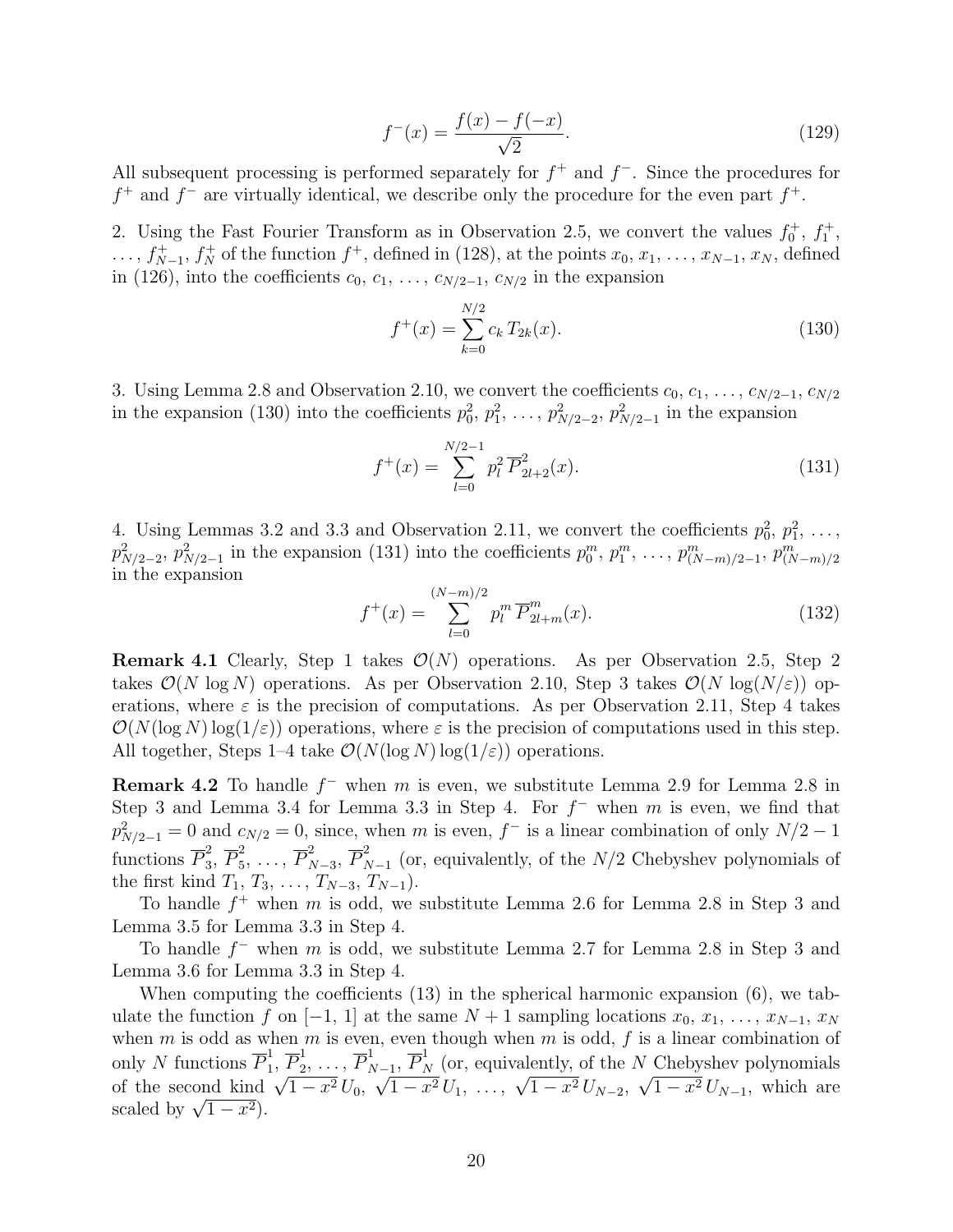### 5 Detailed Description of the Algorithm

In this section, we describe in detail the algorithm described informally in Section 4.

#### Precomputations.

**Comment** [Compute all the data that Steps 3 and 4 require that do not depend on  $f$ .] Compute all the data that Step 3 requires to apply fast the matrix  $A^{N/2,2,+}$  from Lemma 2.8 (*i.e.*, "compress" the matrix  $A^{N/2,2,+}$ ).

Compute all the data that Step 4 requires to apply fast the adjoint of the matrix  $U$  from Lemmas 3.2 and 3.3 (*i.e.*, "compress" the matrix  $U<sup>T</sup>$ ).

#### Step 1.

**Comment** [Convert the values  $f_0, f_1, \ldots, f_{N-1}, f_N$  into the values  $f_0^+, f_1^+, \ldots, f_{N-1}^+, f_N^+$ ] do  $n = 0, \ldots, N$ √

Set  $f_n^+ = (f_n + f_{N-n})/$ 2. enddo

#### Step 2.

**Comment** [Convert the values  $f_0^+, f_1^+, \ldots, f_{N-1}^+, f_N^+$  into the coefficients  $c_0, c_1, \ldots,$  $c_{N/2-1}, c_{N/2}$  of the Chebyshev polynomials  $T_0, T_2, \ldots, T_{N-2}, T_N$ .] Use the Discrete Cosine Transform (see, for example, [14]) to convert the values  $f_0^+, f_1^+, \ldots,$ 

 $f_{N-1}^+$ ,  $f_N^+$  into the coefficients  $c_0, c_1, \ldots, c_{N/2-1}, c_{N/2}$ .

#### Step 3.

**Comment** [Convert the coefficients  $c_0, c_1, \ldots, c_{N/2-1}, c_{N/2}$  of the Chebyshev polynomials  $T_0, T_2, \ldots, T_{N-2}, T_N$  into the coefficients  $p_0^2, p_1^2, \ldots, p_{N/2-2}^2, p_{N/2-1}^2$  of the associated Legendre functions  $\overline{P}_2^2$  $_2^2,\,\overline{P}_4^2$  $\overline{P}_4^2, \ldots, \overline{P}_N^2$  $_{N-2}^2, \overline{P}_N^2.$ ]

Use Observation 2.10 to apply the matrix  $A^{N/2,2,+}$  from Lemma 2.8 to the vector  $c =$  $(c_0, c_1, \ldots, c_{N/2-1}, c_{N/2})^{\mathrm{T}}$ , in order to obtain the vector  $p^2 = (p_0^2, p_1^2, \ldots, p_{N/2-2}^2, p_{N/2-1}^2)^{\mathrm{T}}$ .

#### Step 4.

**Comment** [Convert the coefficients  $p_0^2$ ,  $p_1^2$ , ...,  $p_{N/2-2}^2$ ,  $p_{N/2-1}^2$  of the associated Legendre functions  $\overline{P}_2^2$  $_2^2,\ \overline{P}_4^2$  $\frac{2}{4}, \ldots, \overline{P}_N^2$  $p_0^2, p_1^2, p_2^2, p_3^2, p_1^2, \ldots, p_{(N-m)/2-1}^m, p_{(N-m)/2}^m$  of the associated Legendre functions  $\overline{P}_m^m$ ,  $\overline{P}_{m+2}^m$ , ...,  $\overline{P}_N^m$  $_{N-2}^m$ ,  $\overline{P}_N^m$ .]

Use Observation 2.11 to apply the adjoint of the matrix  $U$  from Lemmas 3.2 and 3.3 to the vector  $p^2 = (p_0^2, p_1^2, \ldots, p_{N/2-2}^2, p_{N/2-1}^2)^T$  in order to obtain the vector  $p^m = (p_0^m, p_1^m, \ldots, p_M^m)$  $p_{N/2-2}^m$ ,  $p_{N/2-1}^m$ <sup>T</sup>.

**Comment** [Only the first  $(N-m)/2+1$  entries of  $p<sup>m</sup>$  interest us; the other entries vanish:  $p_{(N-m)/2+1}^m = 0, p_{(N-m)/2+2}^m = 0, \ldots, p_{N/2-2}^m = 0, p_{N/2-1}^m = 0.$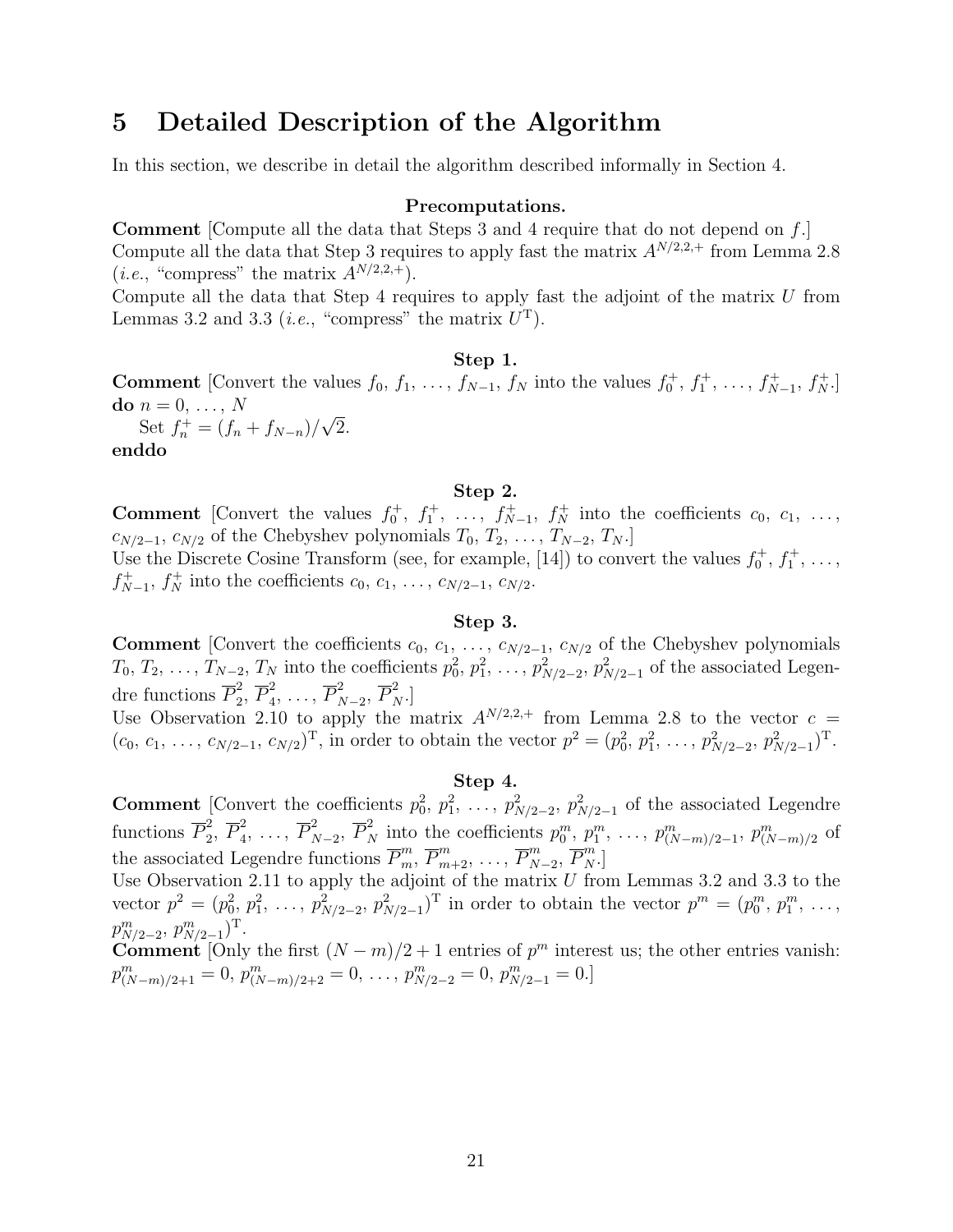# 6 Numerical Results

The algorithms described in this paper have been implemented in Fortran. Tables 1–8 below report the results of applying the algorithm to functions f defined on  $[-1, 1]$  by the formulae

$$
f(x) = \sum_{l=0}^{(N-m)/2} \varepsilon_l \overline{P}_{2l+m}^m(x)
$$
 (133)

when  $m$  is even and degrees are even,

$$
f(x) = \sum_{l=0}^{(N-m-2)/2} \varepsilon_l \overline{P}^m_{2l+m+1}(x)
$$
 (134)

when  $m$  is even and degrees are odd,

$$
f(x) = \sum_{l=0}^{(N-m-1)/2} \varepsilon_l \overline{P}_{2l+m+1}^m(x)
$$
 (135)

when m is odd and degrees are even, and

$$
f(x) = \sum_{l=0}^{(N-m-1)/2} \varepsilon_l \overline{P}_{2l+m}^m(x)
$$
 (136)

when m is odd and degrees are odd;  $\varepsilon_0$ ,  $\varepsilon_1$ ,  $\varepsilon_2$ , ... are randomly generated numbers in the interval  $[-1, 1]$ . The decomposition algorithm computes from the sample values of f the coefficients in the representation of f as a linear combination of the functions  $\overline{P}_m^m$ ,  $\overline{P}_{m+1}^m$ ,  $\ldots, \overline{P}_N^m$  $\overline{P}_{N-1}^m$ ,  $\overline{P}_{N}^m$ ; the reconstruction algorithm computes the sample values of f from the coefficients in the representation of f as a linear combination of the functions  $\overline{P}_m^m$ ,  $\overline{P}_{m+1}^m$ ,  $\ldots, \overline{P}_N^m$  $\overline{P}_{N-1}^m$ ,  $\overline{P}_{N}^m$ . The CPU times are in seconds. The errors are relative root-mean-square errors.

The columns labeled " 'fast' transformation" list the times taken by the algorithm to evaluate one sum of the form (133), (134), (135), or (136).

The columns labeled "third of applying an  $N/2 \times N/2$  matrix" list the times, divided by 3, taken to apply an  $N/2 \times N/2$  matrix once to a vector of length  $N/2$ . These times scale quadratically with  $N$ ; the figures in parentheses are estimates used when the memory required by direct calculations would be excessive.

**Remark 6.1** The columns labeled "third of applying an  $N/2 \times N/2$  matrix" give some indication of how much time current implementations of the decompositions and reconstructions take to run; these times are believed to be reasonable estimates of how a standard package like Spherepack (see [2]) would perform, using the "semi-naive" algorithm described in [10], for example. Clearly, for sufficiently small  $N$ , the "slow" implementation would actually run faster than the "fast" implementation.

The code was compiled with the Lahey-Fujitsu compiler, with optimization flag --o2, and run on a 2.8 GHz Intel Pentium Xeon microprocessor with 512 Kb of L2 cache.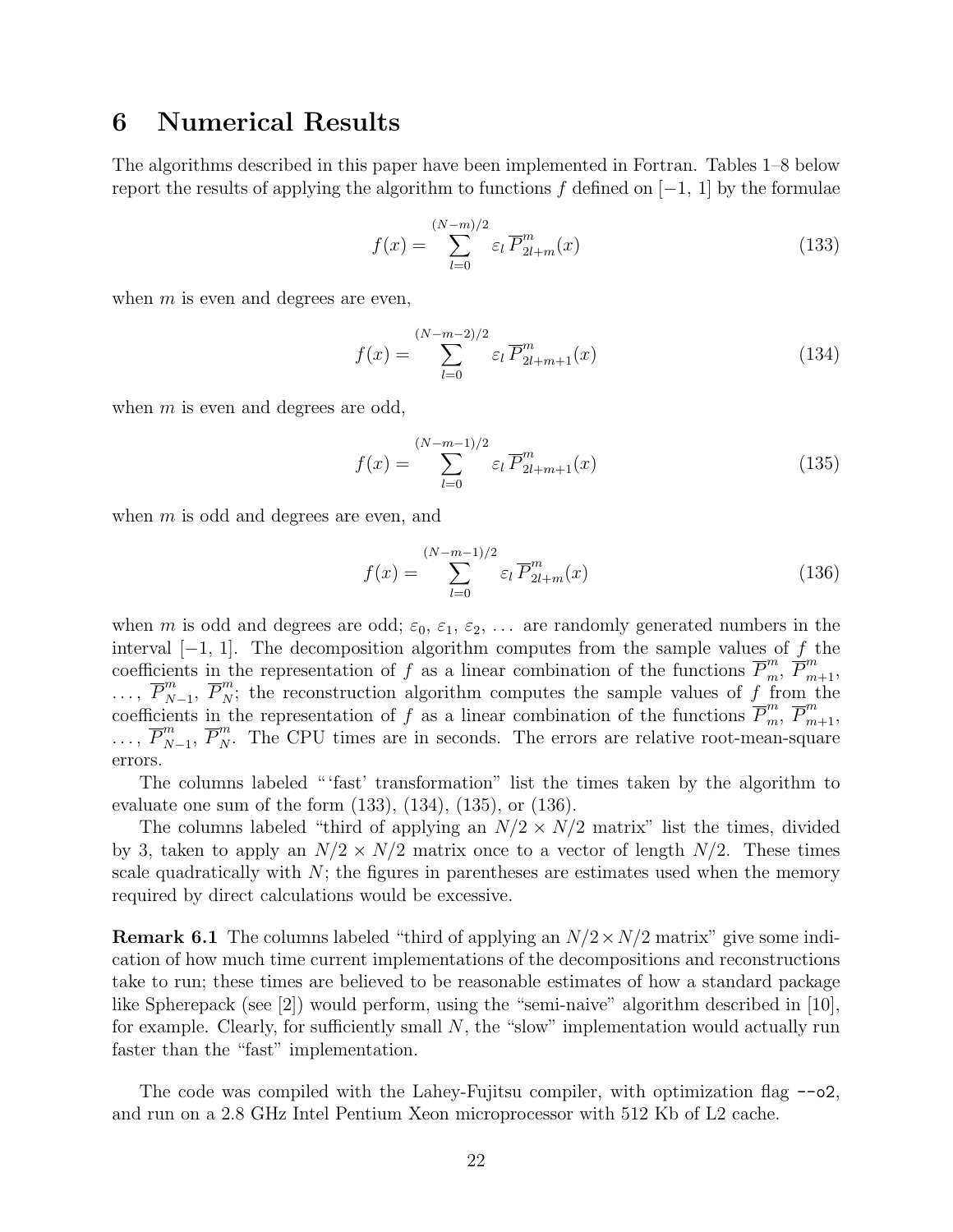No effort was made to optimize the precomputations. To simplify the implementation, precomputations that take  $\mathcal{O}(N^2)$  operations were used, even though the techniques described in [4] lead naturally to precomputations that would take only  $\mathcal{O}(N \log N)$  operations. The precomputations were run to yield approximately 6 digits of accuracy, running all computations (including the precomputations) in double precision arithmetic.

Observation 6.2 Asymptotically, the algorithm should require a number of operations proportional to  $N(\log N) \log(1/\varepsilon)$  to evaluate one sum of the form (133), (134), (135), or (136), where  $\varepsilon \approx 10^{-6}$ . The times in the columns labeled "'fast' transformation" appear to be consistent with this estimate.

# 7 Generalizations

The algorithm of this paper admits a number of generalizations and extensions. The list below is not intended to be exhaustive; subjects in it are under investigation, and will be reported at a later date.

1. Different discretizations of  $S^2$ . Throughout this paper, we have assumed that the meridians on  $S^2$  are discretized in an equispaced manner, *i.e.*, that the points  $\theta_0, \theta_1, \ldots$ ,  $\theta_{N-1}, \theta_N$  subdivide the interval [0,  $\pi$ ] into equal subintervals. This limitation is easily removed via techniques described in [11], [16], and [5]; however, to maintain numerical stability, the nodes have to satisfy certain quite restrictive criteria. One important collection of nodes that does in fact lead to stable algorithms is given by the formula

$$
\theta_k = \cos^{-1}(x_k),\tag{137}
$$

where  $x_0, x_1, \ldots, x_{N-1}, x_N$  are Gaussian nodes on the interval  $[-1, 1]$  (see, for example, [2]).

Furthermore, the nodes  $\varphi_0, \varphi_1, \ldots, \varphi_{2N-1}, \varphi_{2N}$  in the discretizations of the parallels on  $S<sup>2</sup>$  do not have to be equispaced, provided some form of the non-equispaced Fast Fourier Transform is used; again, numerical stability requires that  $\varphi_0, \varphi_1, \ldots, \varphi_{2N-1}, \varphi_{2N}$  be fairly close to being equispaced.

2. Associated Laguerre functions. Associated Laguerre functions are defined on the entire the half-line  $[0, \infty)$ , but are very small outside of a finite interval. The Sturm-Liouville problem that generates the associated Laguerre functions becomes an eigenvector problem for the sum of a diagonal matrix and a semiseparable matrix when discretized using associated Laguerre functions of low orders (very much like the associated Legendre functions).

3. Prolate Spheroidal Wave Functions. The Sturm-Liouville problem that generates the Prolate Spheroidal Wave Functions becomes an eigenvector problem for a tridiagonal matrix when discretized using Legendre polynomials.

4. Associated Prolate Spheroidal Wave Functions. The Sturm-Liouville problem that generates the associated Prolate Spheroidal Wave Functions becomes an eigenvector problem for the sum of a tridiagonal matrix and a semiseparable matrix when discretized using associated Legendre functions of low orders.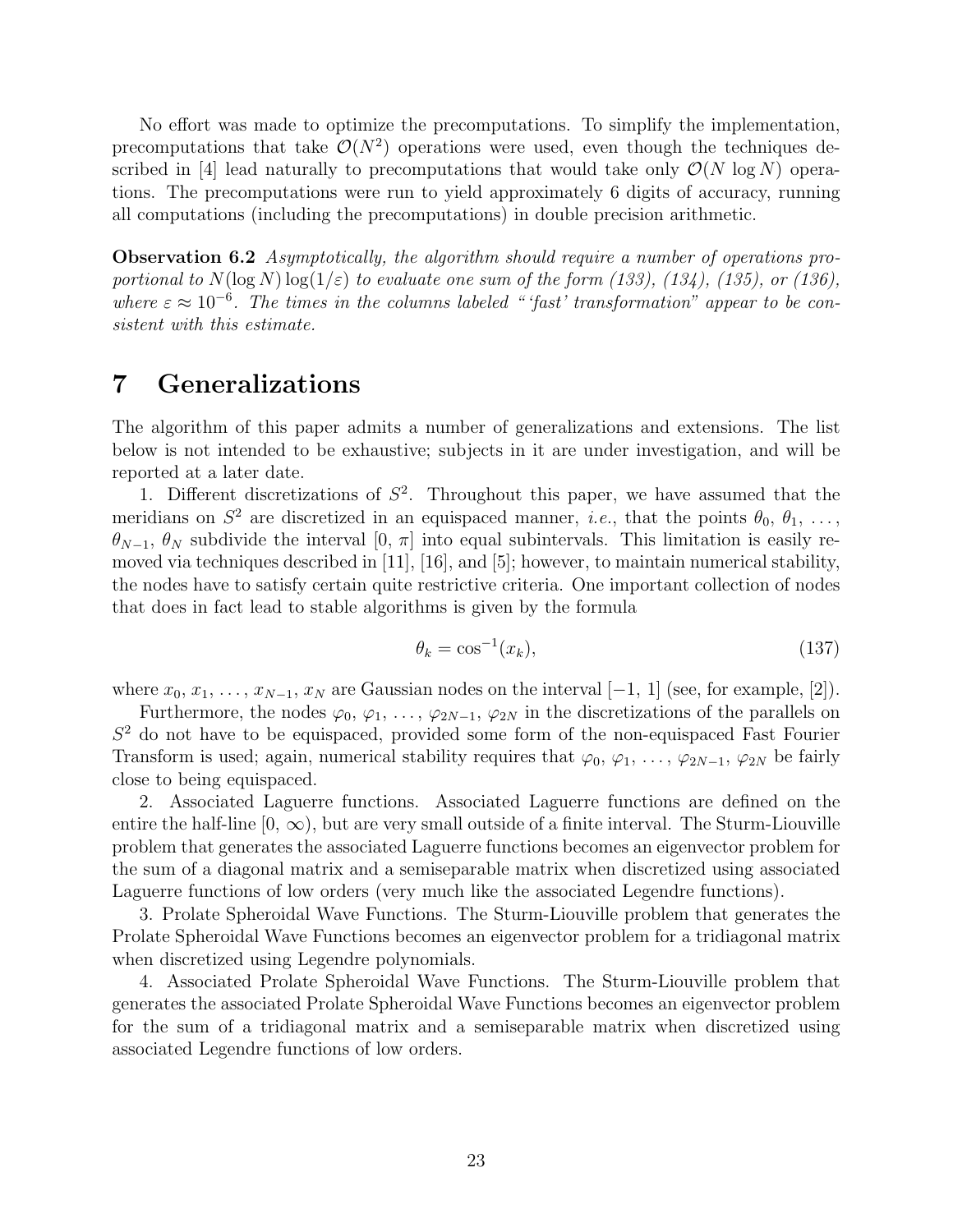# 8 Acknowledgements

The authors would like to thank R. R. Coifman for many useful and inspiring discussions.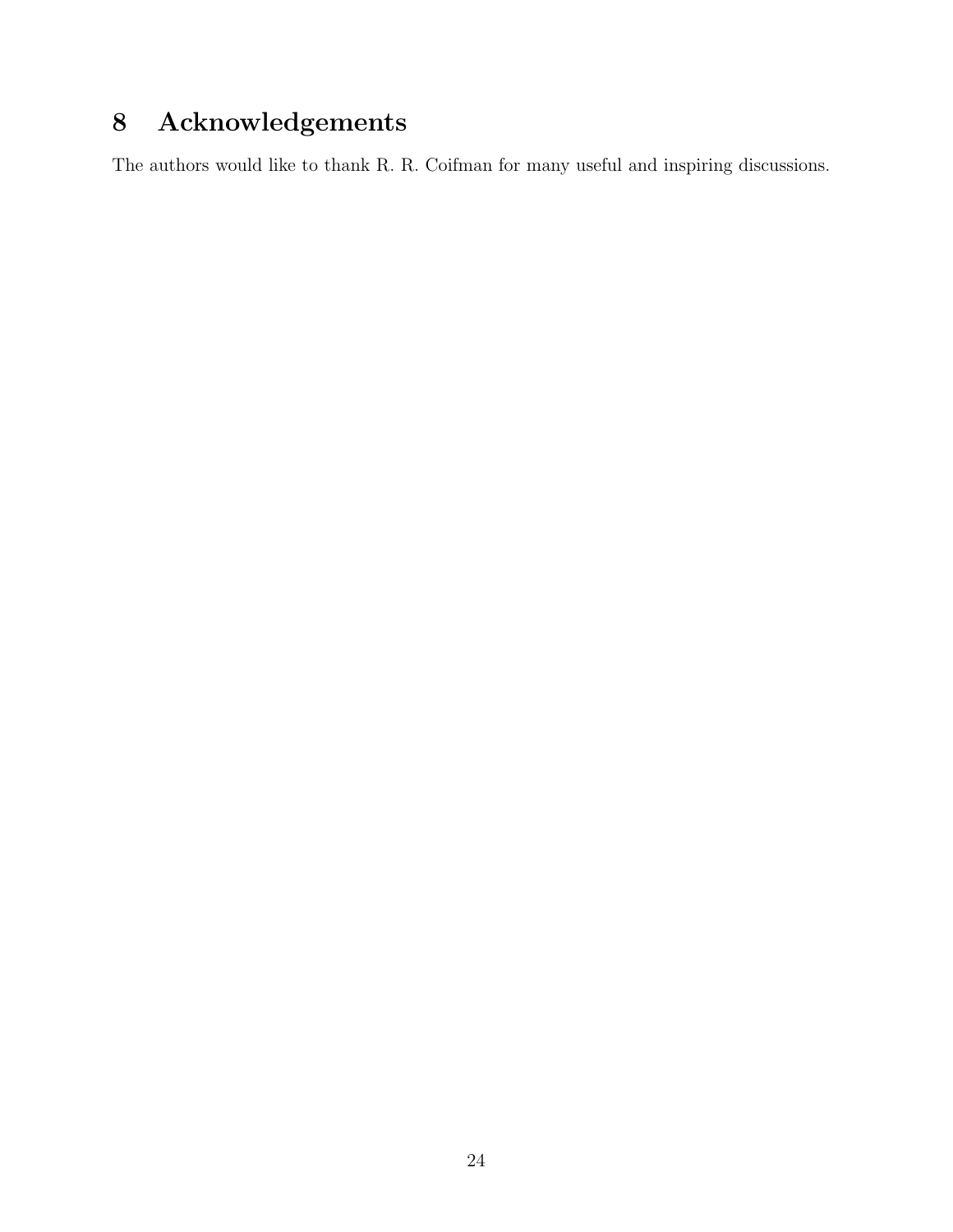| N      | m     | "fast" trans-<br>formation | third of applying<br>an $\frac{N}{2} \times \frac{N}{2}$ matrix | precomp-<br>utation | relative<br>r.m.s. error |
|--------|-------|----------------------------|-----------------------------------------------------------------|---------------------|--------------------------|
| 1024   | 515   | $.20E-02$                  | $.91E - 03$                                                     | $.20E + 01$         | $.64E-07$                |
| 2048   | 1027  | $.52E-02$                  | .36E-02                                                         | $.80E + 01$         | $.58E-07$                |
| 4096   | 2051  | $.23E-01$                  | $.15E-01$                                                       | $.33E + 02$         | $.17E-06$                |
| 8192   | 4099  | .48E-01                    | .58E-01                                                         | $.16E + 03$         | $.39E - 06$              |
| 16384  | 8195  | $.11E + 00$                | .23E+00                                                         | $.69E + 03$         | $.72E - 06$              |
| 32768  | 16387 | $.24E + 00$                | $.96E + 00$                                                     | $.36E + 04$         | $.14E - 05$              |
| 65536  | 32771 | $.51E + 00$                | $(.37E+01)$                                                     | $.14E + 05$         | $.52E - 06$              |
| 131072 | 65539 | $.11E + 01$                | $(.15E+02)$                                                     | .63E+05             | $.70E - 05$              |

Table 1: Times in seconds and errors for  $m = \frac{N+6}{2}$  $\frac{+6}{2}$ , even degrees, reconstruction

Table 2: Times in seconds and errors for  $m = \frac{N+6}{2}$  $\frac{+6}{2}$ , even degrees, decomposition

| N      | m     | "fast"<br>trans-<br>formation | third of applying<br>an $\frac{N}{2} \times \frac{N}{2}$ matrix | precomp-<br>utation | relative<br>r.m.s. error |
|--------|-------|-------------------------------|-----------------------------------------------------------------|---------------------|--------------------------|
| 1024   | 515   | $.19E-02$                     | $.91E - 03$                                                     | $.30E + 01$         | .73E-08                  |
| 2048   | 1027  | .49E-02                       | $.36E-02$                                                       | $.80E + 01$         | .70E-08                  |
| 4096   | 2051  | $.22E-01$                     | $.15E - 01$                                                     | $.32E + 02$         | .76E-08                  |
| 8192   | 4099  | .47E-01                       | .58E-01                                                         | $.16E + 03$         | $.11E-07$                |
| 16384  | 8195  | $.11E + 00$                   | .23E+00                                                         | .68E+03             | $.13E-07$                |
| 32768  | 16387 | $.23E + 00$                   | .96E+00                                                         | $.35E + 04$         | .15E-07                  |
| 65536  | 32771 | .50E+00                       | $(.37E+01)$                                                     | $.14E + 05$         | $.20E-07$                |
| 131072 | 65539 | $.12E + 01$                   | $(.15E+02)$                                                     | $.62E + 05$         | $.35E-07$                |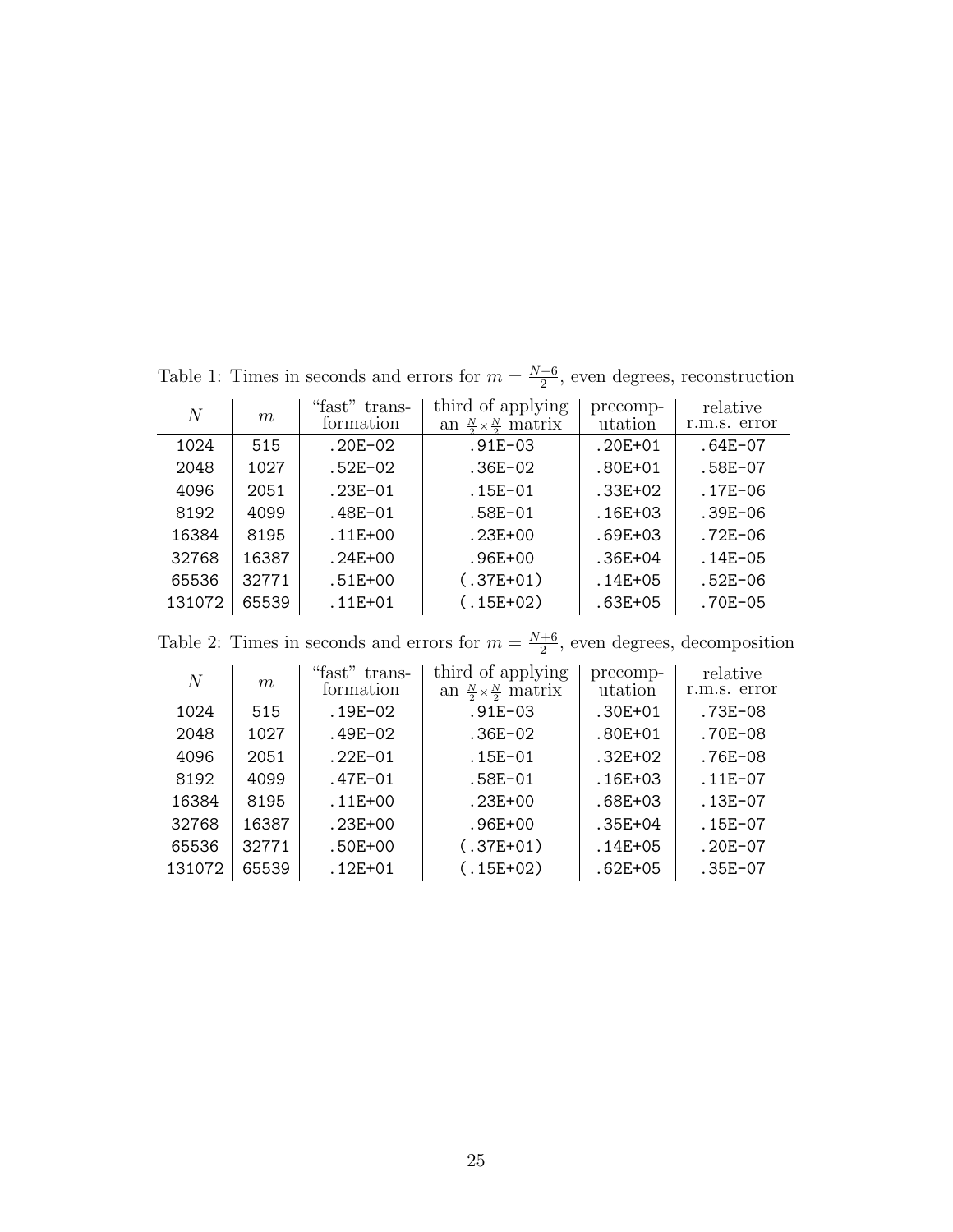| N      | m     | "fast" trans-<br>formation | third of applying<br>an $\frac{N}{2} \times \frac{N}{2}$ matrix | precomp-<br>utation | relative<br>r.m.s. error |
|--------|-------|----------------------------|-----------------------------------------------------------------|---------------------|--------------------------|
| 1024   | 510   | $.20E-02$                  | $.91E - 03$                                                     | $.20E + 01$         | $.77E-07$                |
| 2048   | 1022  | $.53E-02$                  | .36E-02                                                         | $.90E + 01$         | $.72E - 07$              |
| 4096   | 2046  | $.23E-01$                  | $.15E-01$                                                       | .38E+02             | $.65E-07$                |
| 8192   | 4094  | .49E-01                    | .58E-01                                                         | .17E+03             | $.15E-06$                |
| 16384  | 8190  | $.11E + 00$                | .23E+00                                                         | .78E+03             | $.41E - 06$              |
| 32768  | 16382 | $.24E + 00$                | .96E+00                                                         | $.34E + 04$         | $.54E-06$                |
| 65536  | 32766 | $.52E + 00$                | $(.37E+01)$                                                     | .15E+05             | $.31E - 06$              |
| 131072 | 65534 | $.11E + 01$                | $(.15E+02)$                                                     | $.64E + 05$         | $.41E - 05$              |

Table 3: Times in seconds and errors for  $m = \frac{N-4}{2}$  $\frac{-4}{2}$ , even degrees, reconstruction

Table 4: Times in seconds and errors for  $m = \frac{N-4}{2}$  $\frac{-4}{2}$ , even degrees, decomposition

| $\overline{N}$ | m     | "fast" trans-<br>formation | third of applying<br>an $\frac{N}{2} \times \frac{N}{2}$ matrix | precomp-<br>utation | relative<br>r.m.s. error |
|----------------|-------|----------------------------|-----------------------------------------------------------------|---------------------|--------------------------|
| 1024           | 510   | $.19E - 02$                | .91E-03                                                         | $.20E + 01$         | $.37E-08$                |
| 2048           | 1022  | .51E-02                    | $.36E-02$                                                       | $.90E + 01$         | .79E-08                  |
| 4096           | 2046  | $.22E-01$                  | $.15E - 01$                                                     | .38E+02             | $.95E-08$                |
| 8192           | 4094  | .48E-01                    | .58E-01                                                         | $.16E + 03$         | .11E-07                  |
| 16384          | 8190  | $.11E + 00$                | .23E+00                                                         | .77E+03             | $.16E-07$                |
| 32768          | 16382 | $.24E + 00$                | .96E+00                                                         | $.33E + 04$         | $.15E-07$                |
| 65536          | 32766 | .51E+00                    | $(.37E+01)$                                                     | $.16E + 05$         | $.17E-07$                |
| 131072         | 65534 | $.11E + 01$                | $(.15E+02)$                                                     | $.62E + 05$         | $.21E-07$                |
|                |       |                            |                                                                 |                     |                          |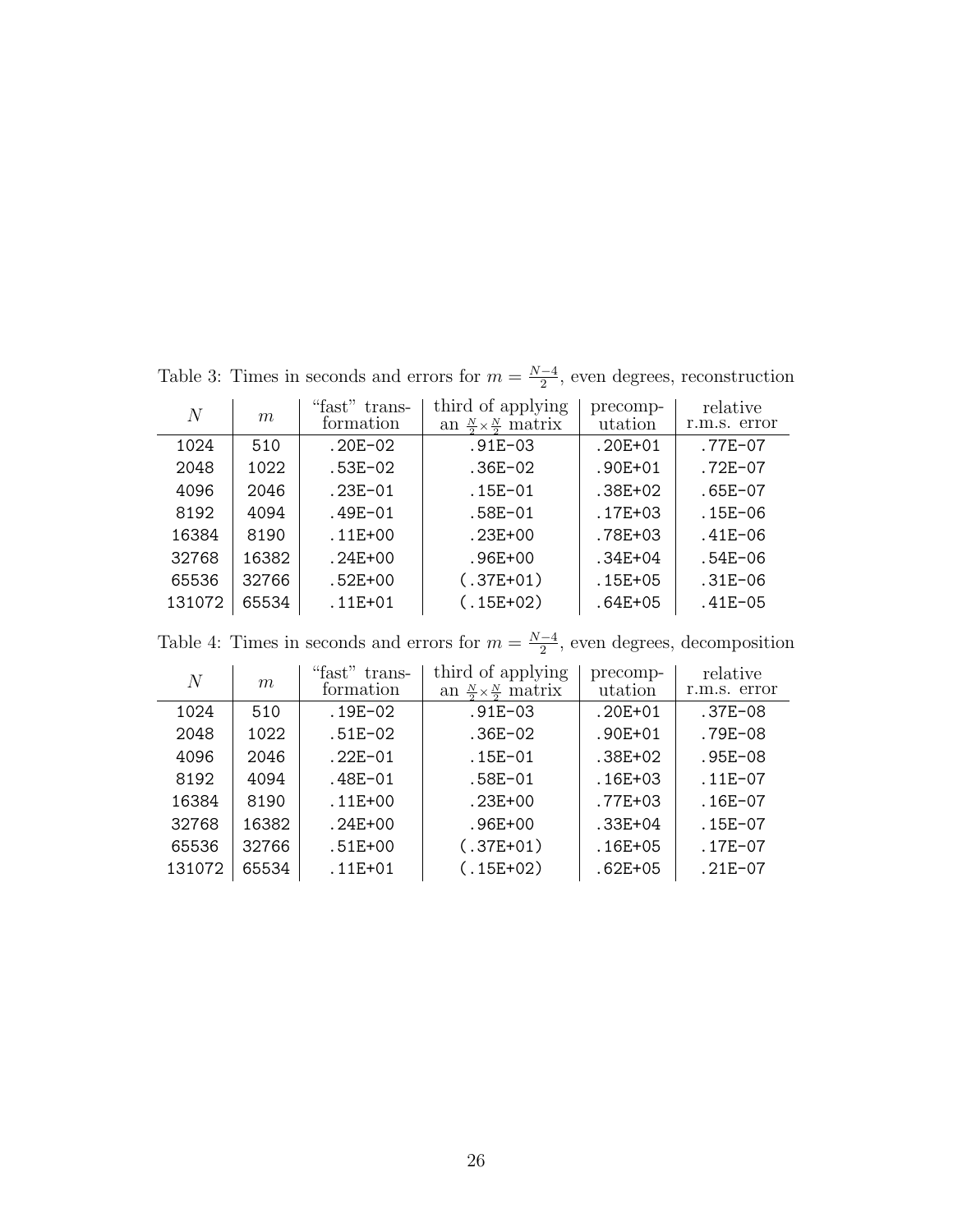| $\overline{N}$ | m    | "fast"<br>trans-<br>formation | third of applying<br>an $\frac{N}{2} \times \frac{N}{2}$ matrix | precomp-<br>utation | relative<br>r.m.s. error |
|----------------|------|-------------------------------|-----------------------------------------------------------------|---------------------|--------------------------|
| 1024           | 31   | $.16E-02$                     | $.91E - 03$                                                     | $.20E + 01$         | $.86E-08$                |
| 2048           | 63   | .43E-02                       | $.36E-02$                                                       | .70E+01             | $.20E-07$                |
| 4096           | 127  | $.20E - 01$                   | $.15E-01$                                                       | .28E+02             | $.16E-06$                |
| 8192           | 255  | .43E-01                       | $.58E-01$                                                       | $.11E + 03$         | $.41E - 06$              |
| 16384          | 511  | $.94E - 01$                   | $.23E + 00$                                                     | .56E+03             | .60E-06                  |
| 32768          | 1023 | $.21E + 00$                   | $.96E + 00$                                                     | $.26E + 04$         | $.10E - 05$              |
| 65536          | 2047 | $.46E + 00$                   | $(.37E+01)$                                                     | $.14E + 05$         | $.14E - 05$              |
| 131072         | 4095 | $.10E + 01$                   | $(.15E+02)$                                                     | $.47E + 05$         | $.14E - 05$              |

Table 5: Times in seconds and errors for  $m = \frac{N-32}{32}$ , odd degrees, reconstruction

Table 6: Times in seconds and errors for  $m = \frac{N-32}{32}$ , odd degrees, decomposition

| $\overline{N}$ | m    | "fast" trans-<br>formation | third of applying<br>an $\frac{N}{2} \times \frac{N}{2}$ matrix | precomp-<br>utation | relative<br>r.m.s. error |
|----------------|------|----------------------------|-----------------------------------------------------------------|---------------------|--------------------------|
| 1024           | 31   | .15E-02                    | $.91E - 03$                                                     | $.20E + 01$         | .71E-08                  |
| 2048           | 63   | .41E-02                    | .36E-02                                                         | .70E+01             | .59E-08                  |
| 4096           | 127  | $.20E - 01$                | $.15E-01$                                                       | $.27E + 02$         | .82E-08                  |
| 8192           | 255  | $.42E - 01$                | $.58E-01$                                                       | $.12E + 03$         | .76E-08                  |
| 16384          | 511  | $.92E - 01$                | $.23E + 00$                                                     | .55E+03             | $.12E - 07$              |
| 32768          | 1023 | $.21E + 00$                | .96E+00                                                         | $.25E + 04$         | $.13E-07$                |
| 65536          | 2047 | .45E+00                    | $(.37E+01)$                                                     | $.11E + 05$         | $.11E-07$                |
| 131072         | 4095 | .98E+00                    | $(.15E+02)$                                                     | .46E+05             | $.20E-07$                |
|                |      |                            |                                                                 |                     |                          |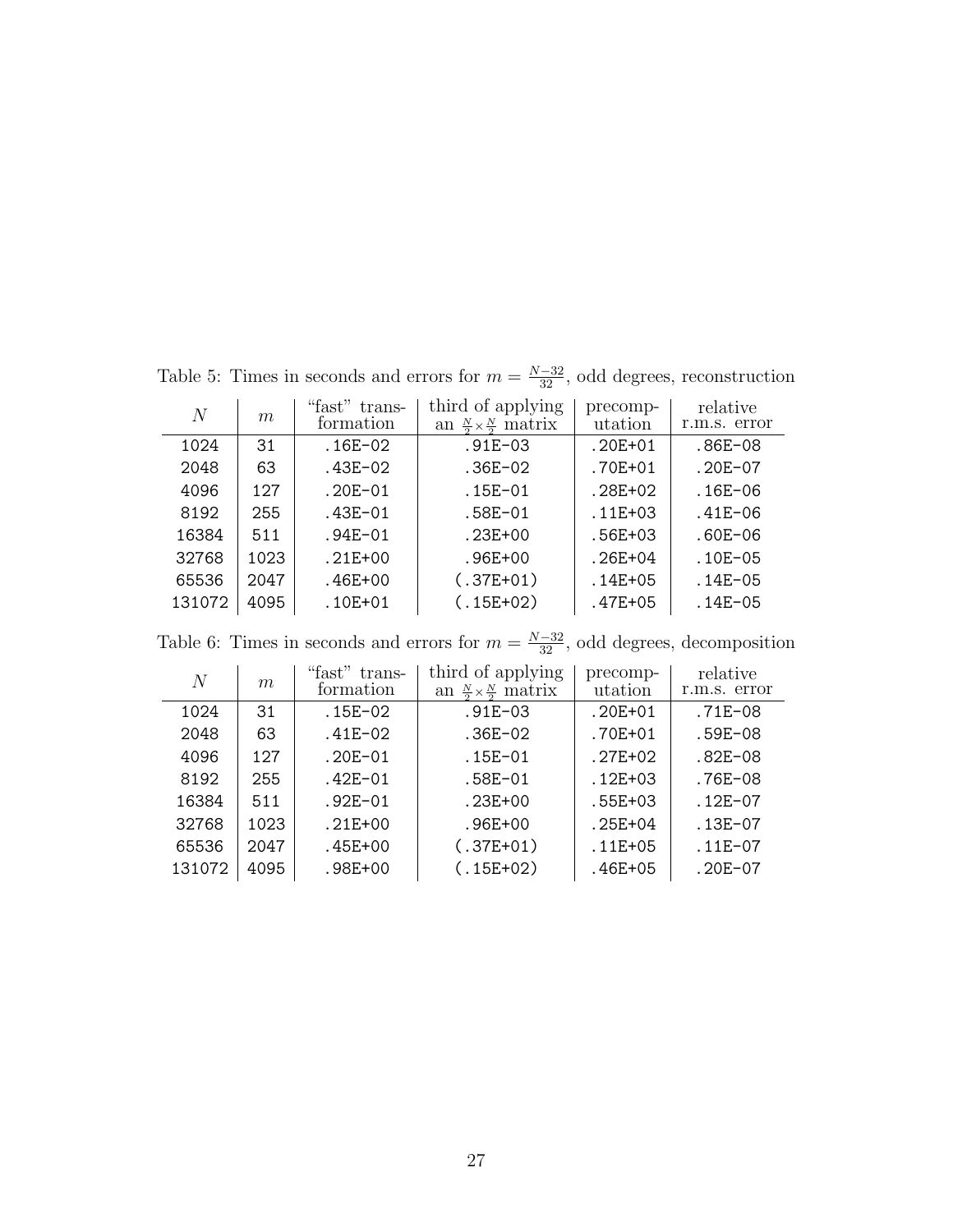| N      | m      | "fast" trans-<br>formation | third of applying<br>an $\frac{N}{2} \times \frac{N}{2}$ matrix | precomp-<br>utation | relative<br>r.m.s. error |
|--------|--------|----------------------------|-----------------------------------------------------------------|---------------------|--------------------------|
| 1024   | 960    | $.21E-02$                  | $.91E - 03$                                                     | $.30E + 01$         | $.12E-07$                |
| 2048   | 1920   | .55E-02                    | .36E-02                                                         | $.11E + 02$         | .20E-07                  |
| 4096   | 3840   | $.23E-01$                  | .15E-01                                                         | $.39E + 02$         | .48E-07                  |
| 8192   | 7680   | .49E-01                    | .58E-01                                                         | $.16E + 03$         | $.14E - 06$              |
| 16384  | 15360  | $.11E + 00$                | .23E+00                                                         | .83E+03             | $.15E-06$                |
| 32768  | 30720  | $.24E + 00$                | .96E+00                                                         | $.36E + 04$         | $.23E - 06$              |
| 65536  | 61440  | $.53E + 00$                | $(.37E+01)$                                                     | $.21E + 05$         | $.12E - 05$              |
| 131072 | 122880 | $.11E + 01$                | $(.15E+02)$                                                     | $.62E + 05$         | $.15E - 05$              |

Table 7: Times in seconds and errors for  $m = \frac{15N}{16}$ , odd degrees, reconstruction

Table 8: Times in seconds and errors for  $m = \frac{15N}{16}$ , odd degrees, decomposition

| N      | m      | "fast" trans-<br>formation | third of applying<br>an $\frac{N}{2} \times \frac{N}{2}$ matrix | precomp-<br>utation | relative<br>r.m.s. error |
|--------|--------|----------------------------|-----------------------------------------------------------------|---------------------|--------------------------|
| 1024   | 960    | $.20E-02$                  | $.91E - 03$                                                     | $.30E + 01$         | .48E-08                  |
| 2048   | 1920   | $.52E-02$                  | $.36E-02$                                                       | $.10E + 02$         | $.74E-08$                |
| 4096   | 3840   | $.23E - 01$                | $.15E - 01$                                                     | .38E+02             | $.10E-07$                |
| 8192   | 7680   | $.49E - 01$                | .58E-01                                                         | $.16E + 03$         | $.11E-07$                |
| 16384  | 15360  | $.11E + 00$                | $.23E + 00$                                                     | $.81E + 03$         | $.13E-07$                |
| 32768  | 30720  | $.24E + 00$                | $.96E + 00$                                                     | $.35E + 04$         | $.18E-07$                |
| 65536  | 61440  | $.51E + 00$                | $(.37E+01)$                                                     | $.16E + 05$         | $.16E-07$                |
| 131072 | 122880 | $.11E + 01$                | $(.15E+02)$                                                     | $.60E + 05$         | $.27E-07$                |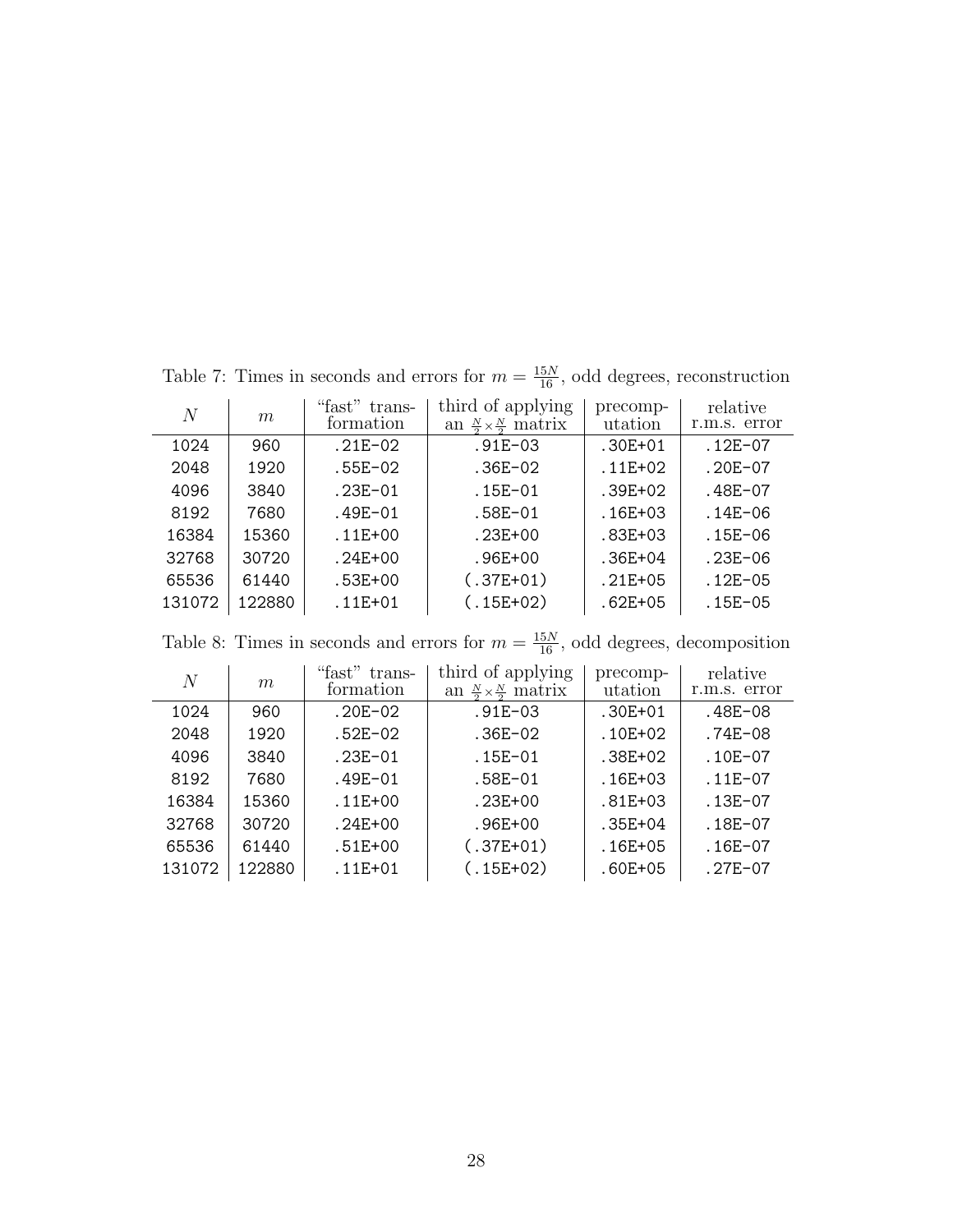# References

- [1] M. ABRAMOVITZ AND I. STEGUN, eds., Handbook of Mathematical Functions, Dover, New York, 1972.
- [2] J. C. Adams and P. N. Swarztrauber, SPHEREPACK 3.0: A model development facility, Monthly Weather Review, 127 (1999), pp. 1872–1878.
- [3] B. ALPERT AND V. ROKHLIN, A fast algorithm for the evaluation of Legendre expansions, SIAM Journal of Scientific and Statistical Computing, 12 (1991), pp. 158–179.
- [4] S. CHANDRASEKARAN AND M. GU, A divide-and-conquer algorithm for the eigendecomposition of symmetric block-diagonal plus semiseparable matrices, Numerische Mathematik, 96 (2004), pp. 723–731.
- [5] A. DUTT, M. GU, AND V. ROKHLIN, Fast algorithms for polynomial interpolation, integration, and differentiation, Journal of Numerical Analysis, 33 (1996), pp. 1689– 1711.
- [6] F. R. Gantmacher and M. G. Krein, Oscillation Matrices and Small Vibrations of Mechanical Systems, American Mathematical Society Chelsea Publishing, Providence, RI, revised english ed., 2002.
- [7] I. S. Gradshteyn and I. M. Ryzhik, Tables of Integrals, Series, and Products, Academic Press, San Diego, CA, 6th ed., 2000. Alan Jeffrey and Daniel Zwillinger, eds.
- [8] M. Gu and S. C. Eisenstat, A divide-and-conquer algorithm for the symmetric tridiagonal eigenproblem, SIAM Journal on Matrix Analysis and Applications, 16 (1995), pp. 172–191.
- [9] D. M. HEALY, P. J. KOSTELEC, AND D. ROCKMORE, Towards safe and effective high-order Legendre transforms with applications to FFTs for the 2-sphere, Advances in Computational Mathematics, 21 (2004), pp. 59–105.
- [10] D. M. Healy, P. J. Kostelec, D. Rockmore, and S. S. B. More, FFTs for the 2-sphere — improvements and variations, Journal of Fourier Analysis and Applications, 9 (2003), pp. 341–385.
- [11] R. Jacob-Chien and B. K. Alpert, A fast spherical filter with uniform resolution, Journal of Computational Physics, 136 (1997), pp. 580–584.
- [12] S. Kunis and D. Potts, Fast spherical Fourier algorithms, Journal of Computational and Applied Mathematics, 161 (2003), pp. 75–98.
- [13] M. J. Mohlenkamp, A fast transform for spherical harmonics, Journal of Fourier Analysis and Applications, 5 (1999), pp. 159–184.
- [14] W. H. Press, S. A. Teukolsky, W. T. Vetterling, and B. P. Flannery, Numerical Recipes in Fortran 77, Cambridge University Press, Cambridge, UK, second ed., 1992.